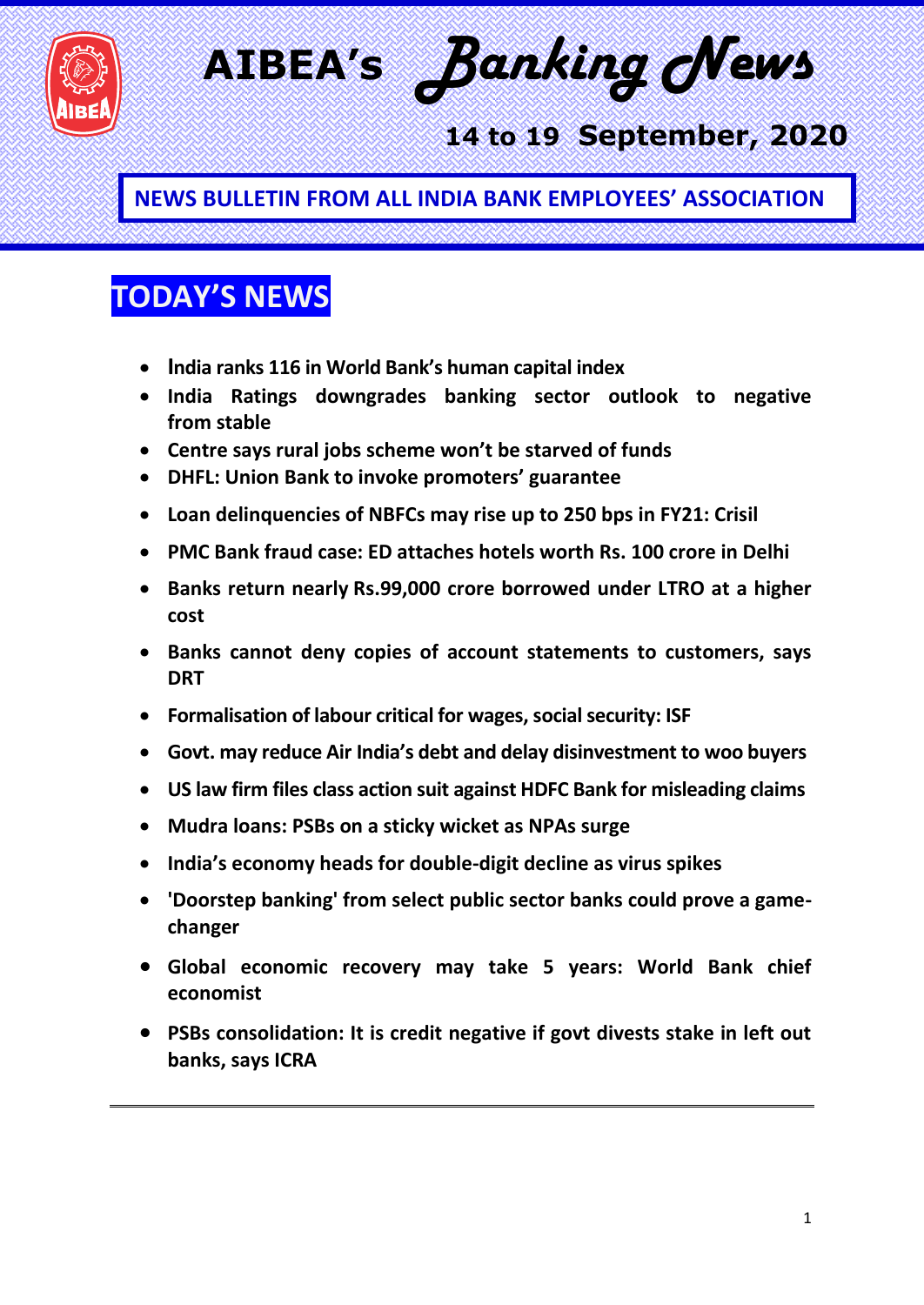## **India ranks 116 in World Bank's human capital index**

### [PTI](https://www.thehindu.com/business/Economy/india-ranks-116-in-world-banks-human-capital-index/article32627733.ece) WASHINGTON, SEPTEMBER 17, 2020

#### *India's score increased to 0.49 from 0.44 in 2018, as per the Human Capital Index report released by the World Bank on Wednesday*

India has been ranked at the 116th position in the latest edition of the World Bank's annual Human Capital Index that benchmarks key components of human capital across countries.

However, India's score increased to 0.49 from 0.44 in 2018, as per the Human Capital Index report released by the World Bank on Wednesday.

The 2020 Human Capital Index update includes health and education data for 174 countries  $-$  covering 98 per cent of the world's population  $-$  up to March 2020, providing a pre-pandemic baseline on the health and education of children, with the biggest strides made in low-income countries.

The analysis shows that pre-pandemic, most countries had made steady progress in building human capital of children, with the biggest strides made in low-income countries.

Despite this progress, and even before the effects of the pandemic, a child born in a typical country could expect to achieve just 56 per cent of their potential human capital, relative to a benchmark of complete education and full health, the Bank said.

"The pandemic puts at risk the decade's progress in building human capital, including the improvements in health, survival rates, school enrollment, and reduced stunting. The economic impact of the pandemic has been particularly deep for women and for the most disadvantaged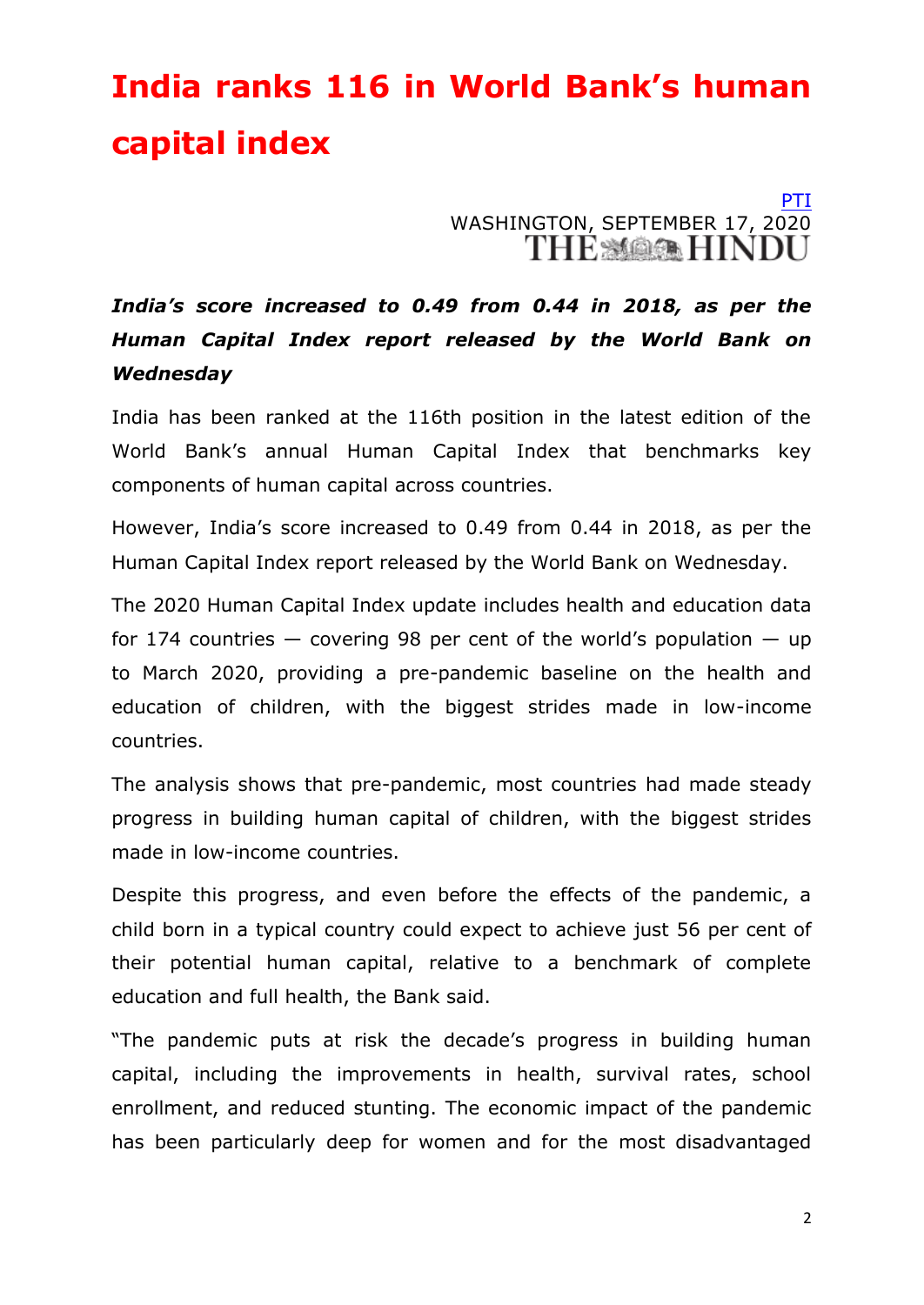families, leaving many vulnerable to food insecurity and poverty," said World Bank Group President David Malpass.

Protecting and investing in people is vital as countries work to lay the foundation for sustainable, inclusive recoveries and future growth.

Due to the pandemic's impact, most children  $-$  more than 1 billion  $$ have been out of school and could lose out, on average, half a year of schooling, adjusted for learning, translating into considerable monetary losses. Data also shows significant disruptions to essential health services for women and children, with many children missing out on crucial vaccinations.

Last year, India had raised "serious reservations" over the Human Capital Index, wherein India was ranked 115 out of 157 countries. This year India finds itself at 116th from among 174 countries.

When asked about India's objections last year, Roberta Gatti, the bank's chief economist for human development, told reporters that her team has worked with countries to improve the quality of data in order to make it a better index for everyone.

"An index is a conversation-opener, and what we have discussed with our client countries is that all that is in the index matters, but not everything that matters can be in the index," she said.

"We have worked very directly with some of our client countries to use the index as a way to improve measurement, and India was exactly one of these cases," Gatti said.

Responding to questions, Mamta Murthi, vice president, Human Development, World Bank Group, told reporters that the Human Capital Index provides a basis on which the government of India can prioritize and a dimension to support human capital. Given the progress that has been made in recent times, it seems significant for now due to COVID-19. The Bank is working with the Indian authorities on supporting livelihood for the poor, which is very important, she said.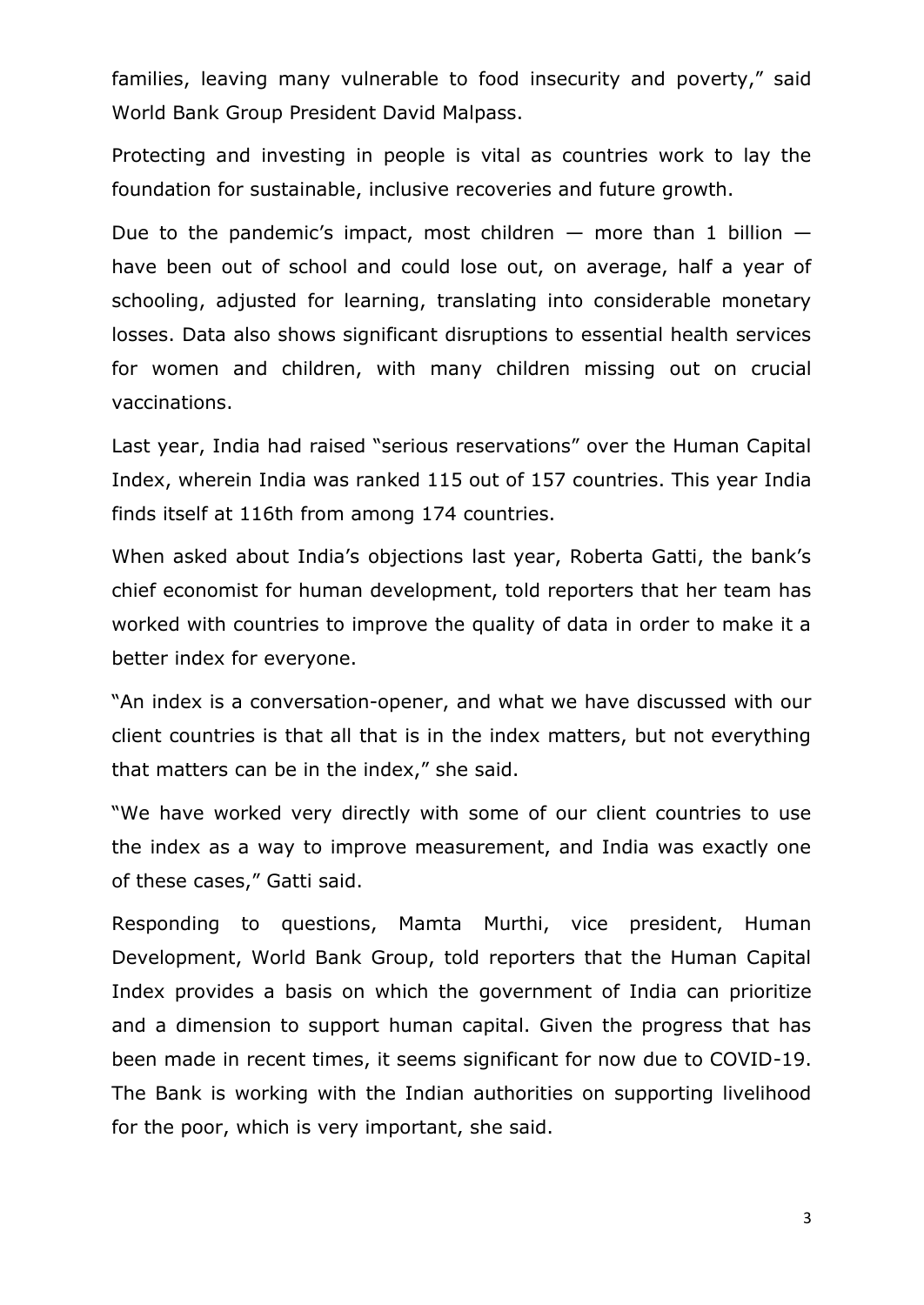World Bank President David Malpass said that the coronavirus has deepened inequality globally, in addition to increasing poverty and distress. ―We're working with countries to try to protect people during the crisis and also invest in them so that we can see the recovery and lay a foundation for future inclusive growth," he said.

The impact of COVID-19, on developing countries particularly has been hard, Malpass said adding that there is the collapse of the formal and informal market, and also there is a very limited social safety net. The World Bank, he said, estimates a 12 per cent drop in employment.

There has been major decline in remittances and total income is going down by 11 or 12 per cent. All this, he said is likely to have a disproportionate effect on the poor and on women. India, he said is having "severe impact" of COVID-19.

Malpass said that there's two-fold inequality in this crisis. "One is that developing countries are being left further behind. And within developing countries, the poor are being left further behind. "Our concern right now with the pandemic is the subtractions or the challenges facing human capital creation in this environment," he said.

He further said, "countries are increasingly reporting declines in essential health services. Eighty million children are missing out on essential vaccinations. Most children, within more than a billion children, have been out of school due to COVID. And that could lose as much as USD 10 trillion in lifetime earnings because of the reduced learning, the school closing and the potential for dropping out of school and the disproportionate impact on girls".

Malpass said that the World Bank is trying to work to restart the learning process, including by helping countries secure access to equipment, assisting in reopening, and with distance learning.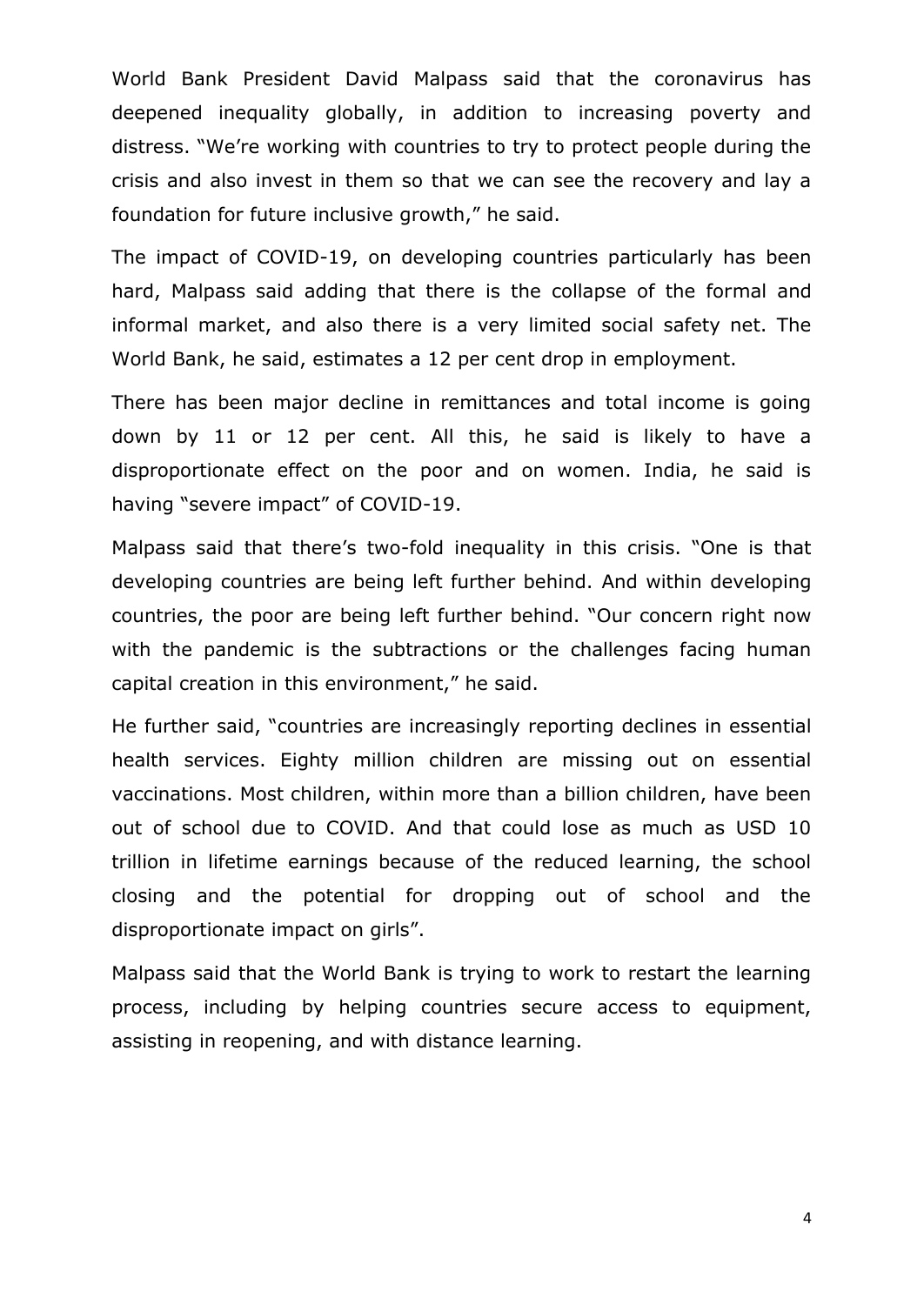## **India Ratings downgrades banking sector outlook to negative from stable**

[FE Bureau](https://www.financialexpress.com/author/fe-bureau/) | September 19, 2020 THE FINANCIAL EXPRESS

*While it revised the rating outlook on PSBs to negative from stable, India Ratings maintained a stable outlook on private banks Additionally, capital buffers for most public sector banks (PSBs) remain modest*

India Ratings and Research on Friday said it had revised its outlook on the banking sector to negative for the second half of FY21 (H2FY21) from stable. The change was made in view of an expected spike in stressed assets, higher credit costs, weaker earnings on account of interest reversals and lower fee income, and muted growth prospects in the wake of the measures taken to contain the spread of Covid-19.

"Additionally, capital buffers for most public sector banks (PSBs) remain modest. As per Ind-Ra's bear case, the spike in stressed assets due to pandemic is expected to double the credit costs for banking system than estimated pre-Covid-19 levels for FY21," the rating agency said.

While it revised the rating outlook on PSBs to negative from stable, India Ratings maintained a stable outlook on private banks. It expects PSBs' modest capital buffers to deplete further in FY21 due to provisioning requirements. Also, pre-Covid profitability expectations for FY21 would be belied and most banks are likely to report net losses. They may need to continue building up their provision cover in FY22 for restructured assets as some of these assets could turn bad in FY23. PSBs could require Rs 35,000-55,000 crore in H2FY21 for Tier-1 ratio of 10%. Their Covid-19 and contingent provisions are much lower than that for private banks.

The agency said private banks were better placed to withstand the challenges presented by the pandemic. Most large banks have strengthened their capital buffers, built contingent provisions and have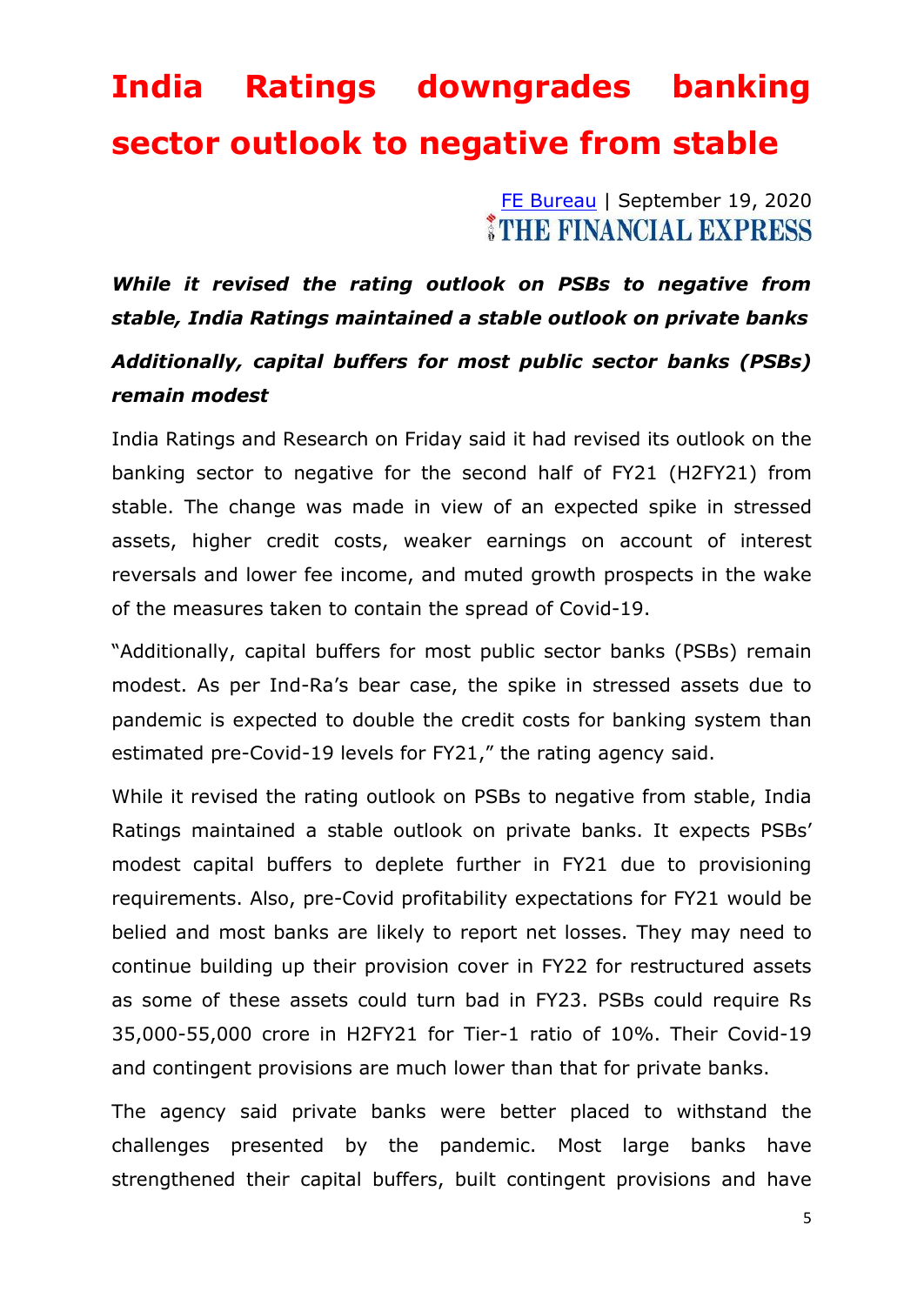been proactive in managing the loan portfolio. "While the system's credit growth could remain anaemic, and short-term financial performance could deteriorate modestly, large banks may benefit from credit migration," India Ratings said. As opportunities arise, these banks are in a position to gain substantial franchise growth in the medium- term, given that they have also added to their capital buffers over the past few months.

Under the new restructuring framework, lenders would be able to handhold those borrowers who have been temporarily impacted by Covid-19 but are otherwise viable, the agency said. "As per Ind-Ra's estimates, up to 7.7% (Rs 8.4 lakh crore) of the total bank credit at March-end 2020 — including corporate and non-corporate segments — could get restructured or if they do not qualify for restructuring, they may slip," India Ratings said, adding that it could be higher, if the restructuring in non-corporate segments exceeded 1.9% of the total bank credit.

The restructuring/slippages quantum from the corporate sector in FY21 could range between 3 and 5.8% of bank credit, amounting to Rs 3.3-6.3 lakh crore. Stressed assets that may not slip in the near term could be restructured as the pandemic would have aggravated stress. Agri- (excluding farm credit) and micro, small and medium enterprises (about 25% of advances in private banks and 32% in PSBs) would contribute about 85% of Rs 2.1 lakh crore (1.9% of banking system credit) noncorporate restructuring, while retail will contribute the rest to the restructuring pool.

"Ind-Ra estimates the provisioning requirement under the new restructuring framework could reduce in FY21. The credit costs hence are estimated to range between 2.6% and 3.4% in FY21 (2.9%-3.8% for PSBs and 2.0%-2.6% for private banks), depending on the quantum of pool getting restructured or slipping to NPAs," the agency said.

6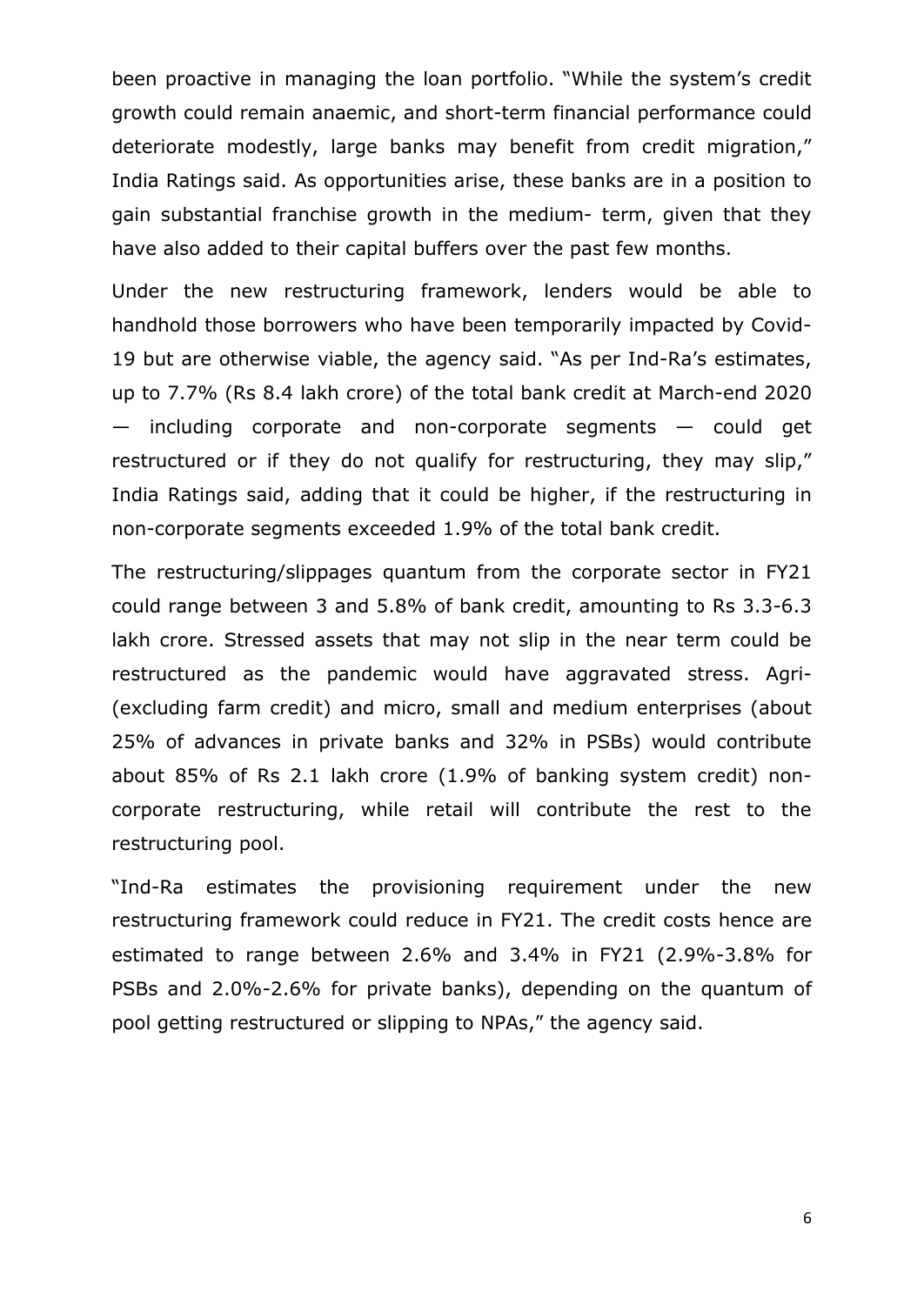## **Centre says rural jobs scheme won't be starved of funds**

[FE Bureau](https://www.financialexpress.com/author/fe-bureau/) | September 19, 2020 *MITHE FINANCIAL EXPRESS* 

*The ministry seeks additional fund for MG-NREGS as and when required for meeting the demand for work on the ground, he added*

#### *As per the MG-NREGS dashboard, the Centre has released Rs 61,071 crore to states so far in the current fiscal*

The Centre on Friday reaffirmed its commitment of making funds available under the Mahatma Gandhi National Rural Employment Guarantee Schemes (MG-NREGS) to states and union territories (UTs), keeping in view the rising demand for work.

In order to meet additional demand for work due to return of workers from urban areas to rural areas, the government has allocated an additional Rs 40,000 crore to the budgeted estimates of Rs 61,500 crore for the current fiscal under MG-NREGS.

As per the MG-NREGS dashboard, the Centre has released Rs 61,071 crore to states so far in the current fiscal.

"MG-NREGS is a demand-driven wage employment programme. Release of funds to states/UTs under MG-NREGS is a continuous process and the Centre is committed to making funds available to the states/UTs keeping in view the demand for work," rural development minister Narendra Singh Tomar said in a written reply to the Rajya Sabha.

The ministry seeks additional fund for MG-NREGS as and when required for meeting the demand for work on the ground, he added.

Under the scheme, a rural household is provided with 100 days of wage employment in a financial year whose adult member volunteers to do unskilled manual work.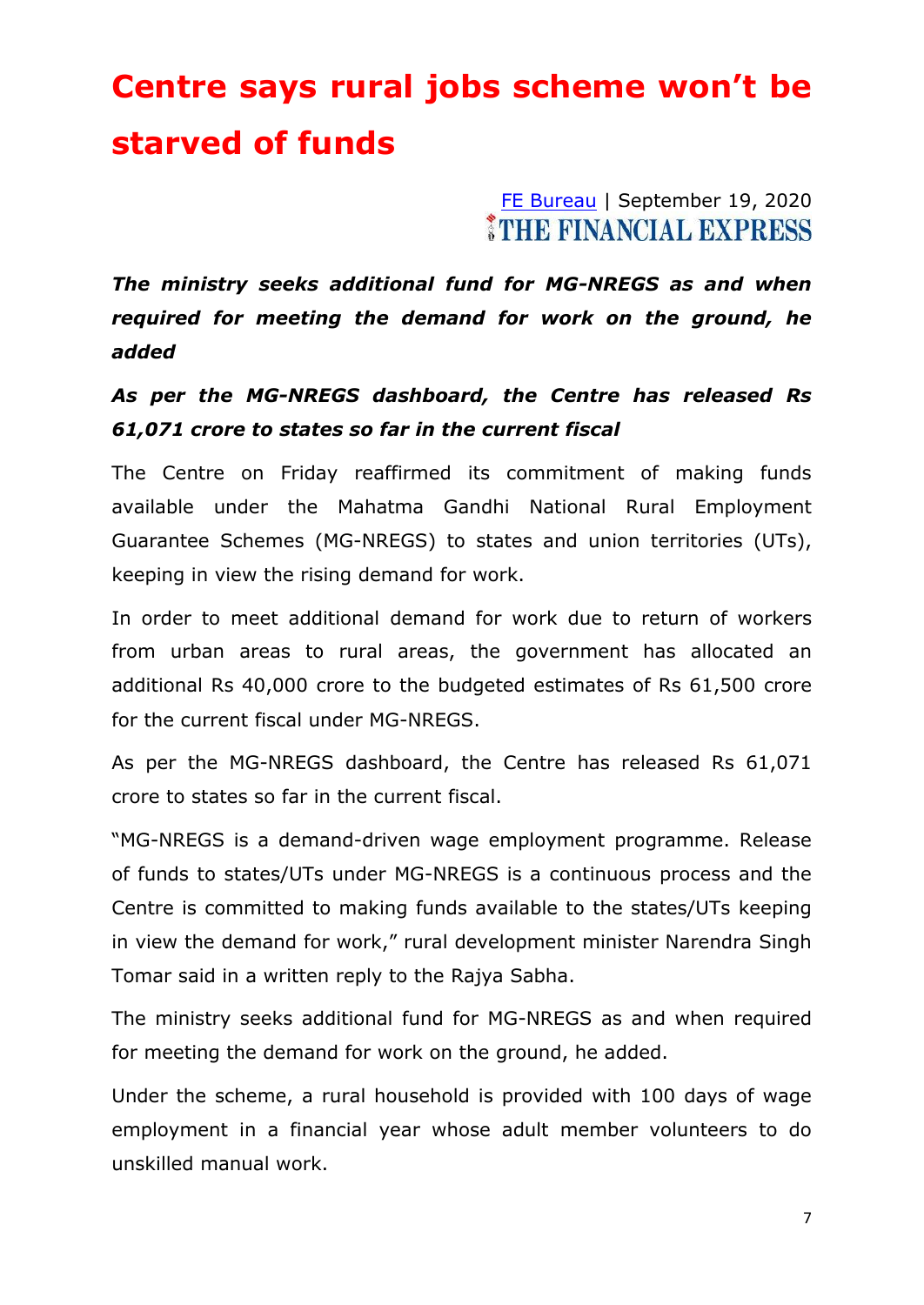In a separate reply, Tomar said there had been a 52.11% increase in generation of person days during the April-August period of the current fiscal to 199.59 crore over the same period last fiscal. In the first five months of the current fiscal, 14.89 crore households demanded work compared with 10.5 crore in 2019-20 and 9.32 crore in 2018-19.

## **DHFL: Union Bank to invoke promoters' guarantee**

# [KR Srivats](https://www.thehindubusinessline.com/profile/author/KR-Srivats-16087/) New Delhi | September 18, 2020

Union Bank of India has initiated the process of invoking the personal guarantees furnished by the Wadhawans as promoters of the beleaguered Dewan Housing Finance Ltd (DHFL), now under the IBC.

Union Bank leads the 18-bank consortium that has exposure to DHFL. In all, claims worth over Rs.87,000 crore of 58 creditors are at stake in the ongoing insolvency proceedings.

DHFL was the first non-bank company referred to the National Company Law Tribunal (NCLT) by the RBI under the new rules notified by the Government in November last year under Insolvency and Bankruptcy Code ( IBC).

"We have, a few days ago, initiated the process of quarantee invocation by sending the demand letter to the promoters," sources in Union Bank said. The approval to initiate the process (to send the demand letter) came from a core panel (of 7-8 top lenders) of the committee of creditors, which has over 50 members, they added.

The promoters  $-$  Dheeraj and Kapil Wadhawan  $-$  have 14 days to reply to the demand letter, based on which Union Bank will take a call on whether or not to file a personal bankruptcy case before the NCLT against the promoters, it is learnt.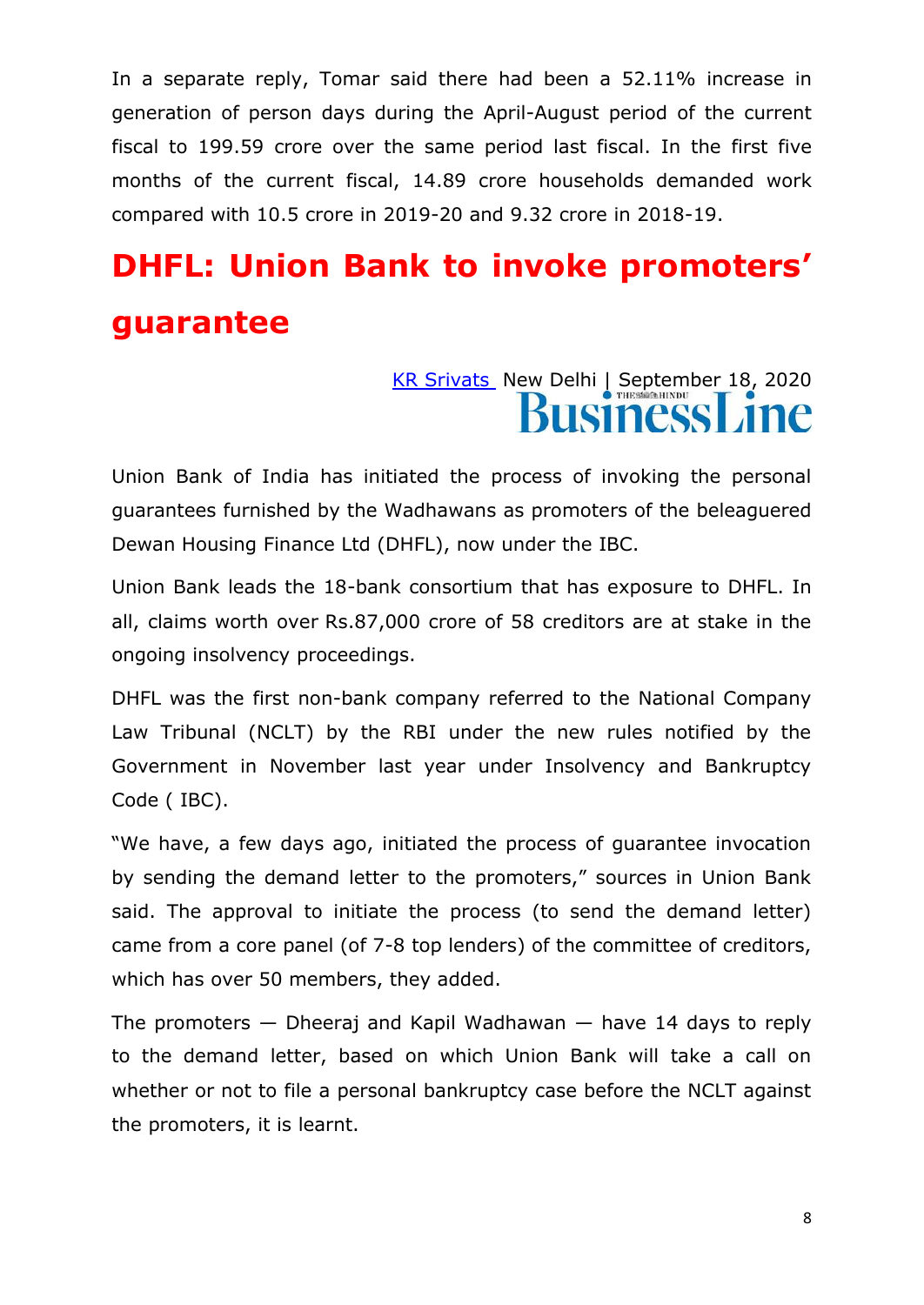The Finance Ministry had in August directed public sector banks to up the game on personal guarantors of corporate debtors and advised them to institute a mechanism to monitor cases that may require the initiation of individual process against such guarantors before NCLT. However, Union Bank officials maintained that the action was not prompted by the Finance Ministry's advisory on this matter.

If Union Bank of India does eventually end up filing the personal bankruptcy case against DHFL promoters and NCLT were to admit it, then it would be the third such instance of banks filing personal insolvency petitions against promoters of defaulting firms. Already, State Bank of India has filed a similar plea (personal bankruptcy case) against Anil Ambani and Bhushan Power promoter Sanjay Singhal.

## **Loan delinquencies of NBFCs may rise up to 250 bps in FY21: Crisil**

[Our Bureau.](https://www.thehindubusinessline.com/profile/author/Our-Bureau-137009/) Mumbai | September 18, 2020

Loan delinquencies of non-banking finance companies (NBFCs) could dart up 50-250 basis points (bps) this fiscal, depending on the segment of operation, because of vulnerability in borrower cash flows, according to credit rating agency Crisil.

The agency said this is a base-case estimate without factoring in loan restructuring and the Covid-19 affliction curve.

As per this estimate, as of March-end 2021, the projected delinquency in the home loan segment is 1.7-1.9 per cent (against estimated 1.1-1.3 per cent as at March-end 2020); vehicle finance, including construction equipment (8.0-8.5 per cent against 6.0-6.5 per cent); loans against property (6.0-6.5 per cent against 3.5-4.0 per cent); unsecured SME loans (6.0-6.5 per cent against 4.0-4.5 per cent); and unsecured loans – consumer durable and personal loans (4.0-4.5 per cent against 2.0-2.5 per cent).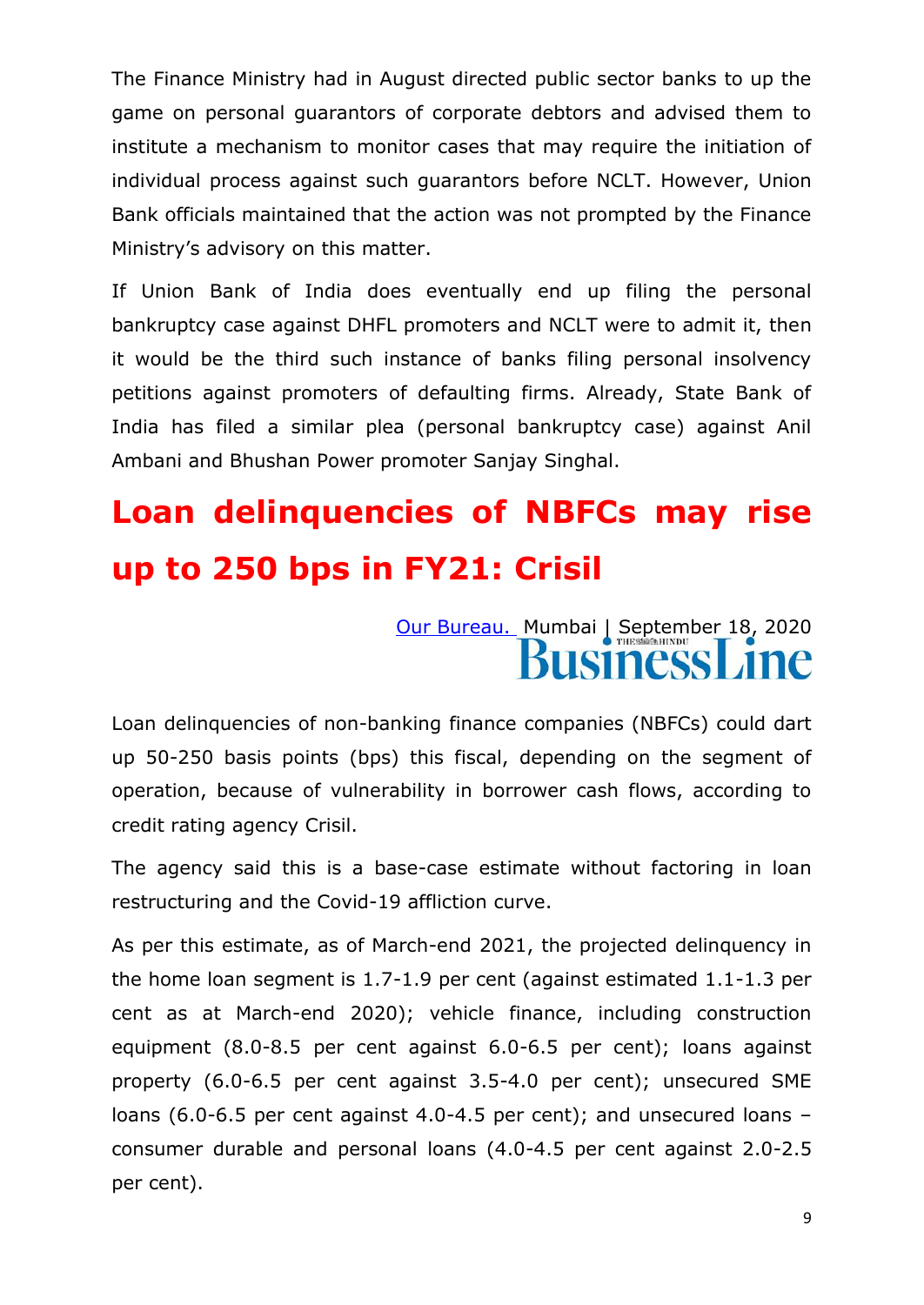#### **Covid-19 afflictions**

Crisil observed that the rapid increase in Covid-19 afflictions and intermittent lockdowns will increase asset quality challenges of nonbanking financial companies.

The trend in monthly collection efficiency till August 31, 2020 (unadjusted for moratorium) shows there is still some way to go before reaching prepandemic levels, it added.

"While the recent restructuring scheme afforded by the Reserve Bank of India would be a leash on reported non-performing assets (NPAs), underlying challenges continue," the agency said.

Crisil expects Assets under management (AUM) of NBFCs to de-grow this fiscal. This de-growth will be for the first time in nearly two decades.

"Managing collections, after the end of moratorium, is crucial. Moratorium uptake was higher in April and May, while collections were slack with a stringent lockdown in place.

"Though collections have improved since June as the economy began opening up, the pace of improvement and extent of ultimate credit losses will be the key monitorables going forward," Crisil said.

Krishnan Sitaraman, Senior Director,Crisil Ratings, opined that while there has been an improvement across segments over the past four months, collections in the wholesale, MSME, and unsecured segments are still much lower than before the pandemic.

"Now that the moratorium has ended, self-employed borrowers are likely to be impacted more because of slow resumption of economic activity and continued local restrictions. On the other hand, the salaried borrower segment will be more resilient despite pay cuts and job losses," said Sitaraman.

#### **Restructuring scheme**

The agency underscored that restructuring scheme for MSME borrowers and personal loans announced by the RBI may now limit the rise in NPAs in these segments. Nevertheless, NBFCs are expected to be prudent in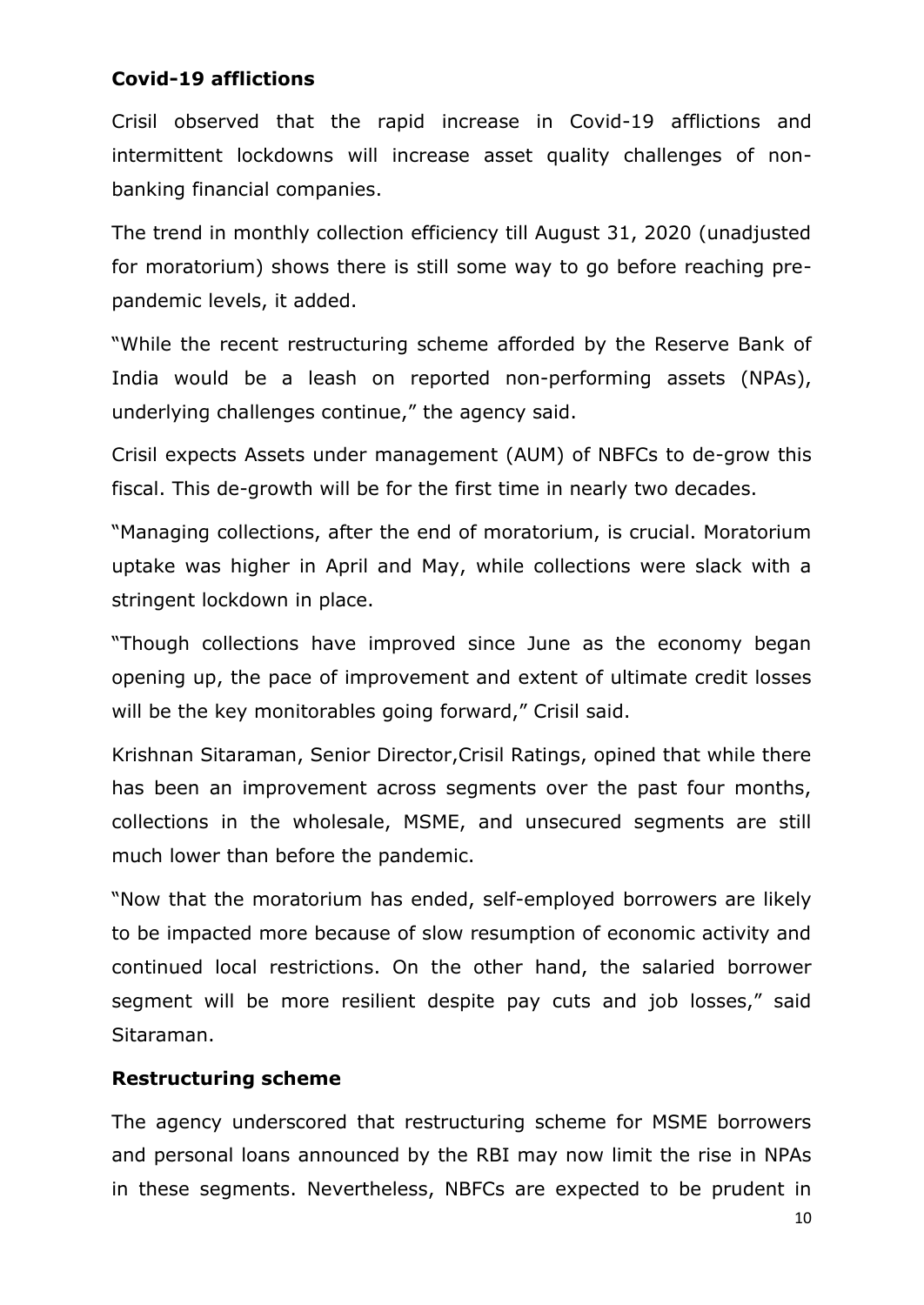offering restructuring selectively to deserving accounts and not in a blanket manner.

According to Ajit Velonie, Director, Crisil Ratings: "As opposed to reported GNPA, collection efficiency will be a better yardstick to measure asset quality challenges now. Given the trend till August 2020 and the lingering uncertainties, it is imperative that NBFCs create capital buffers for assetside risks.

"The good part is we have seen many of them raising capital of late. Those with weak capital buffers may see their credit profiles getting affected."

## **PMC Bank fraud case: ED attaches hotels worth Rs. 100 crore in Delhi**

Our Bureau - [New Delhi, Sep 19](https://www.thehindubusinessline.com/profile/author/Our-Bureau-web-and-print-New-Delhi-Sep-19-137904/) New Delhi | September 18, 2020

# **BusinessLine**

The Enforcement Directorate (ED) has, in the PMC Bank fraud case, provisionally attached under the anti-money laundering law three immovable assets in New Delhihaving a market value of Rs.100 crore.

The attached assets consists of three hotels and are owned by Libra Realtors Pvt Ltd; Dewan Realtors Pvt Ltd; Rakesh Kumar Wadhawan; Romy Mehra and Libra Hotels Pvt Ltd and its directors.

#### **Hotels attached**

The names of the hotels are: Hotel Conclave Boutique; Hotel Conclave Comfort; and Hotel Conclave Executive (all now known as FAB hotels), an official release said.

Investigation has revealed that proceeds of crime totalling Rs.247 crore were obtained fraudulently by Libra Realtors Pvt Ltd and Dewan Realtors Pvt from PMC Bank in the guise of loans. These loans are part of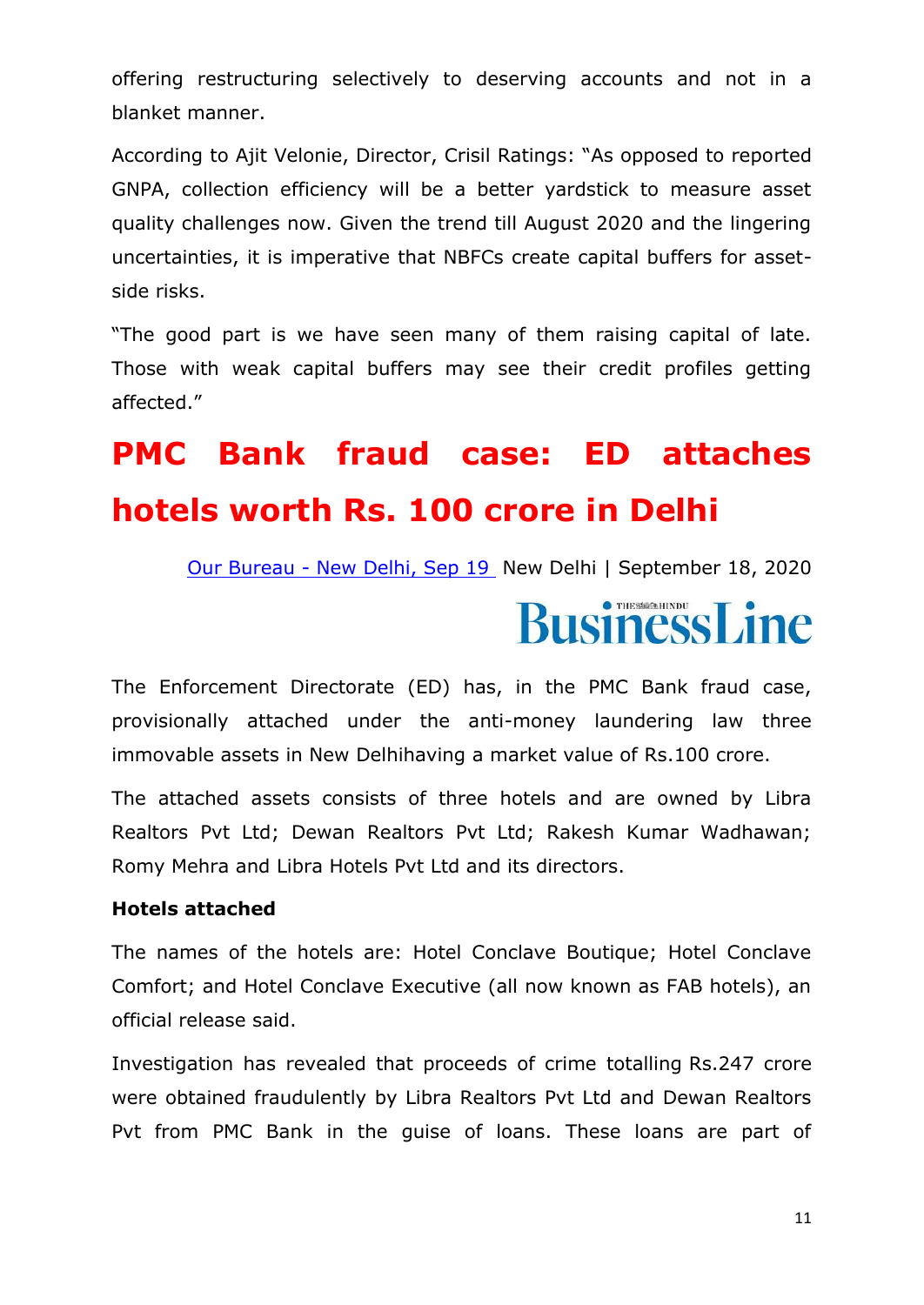the Rs.6,117 crore owed by HDIL group of Companies to PMC Bank, the release added.

It may be recalled that ED had initiated investigation under the Prevention of Money Laundering Act (PMLA) on October 3 last year against Housing Development Infrastructures Ltd (HDIL), Rakesh Kumar Wadhawan, Sarang Wadhawan, Waryam Singh, and Joy Thomas, Chairman and Managing Director of PMC Bank, and others .

This was done on the basis of the FIR dated September 30 last year, registered by Economic Offences wing of Mumbai Police under Sections 409, 420,465,466,471 read with 120B of IPC, 1860, for causing wrongful loss prima facie to the tune of Rs.4,355 crore to PMC Bank and corresponding gain to themselves.

Earlier, assets belonging to the accused, Rakesh Kumar Wadhawan and Wadhawan Family trust, totalling to Rs.193 crore, were also attached and jewellery worth Rs.63 crore was seized. Prosecution complaint has been filed in this case against Rakesh Kumar Wadhawan and others. Rakesh Kumar Wadhawan and his son Sarang Wadhawan were arrested by the ED on October 17 last year and are presently in Judicial custody.

## **Banks return nearly Rs.99,000 crore borrowed under LTRO at a higher cost**

[Radhika Merwin](https://www.thehindubusinessline.com/profile/author/Radhika-Merwin-23009/) BL Reserch Bureau | September 18, 2020 ISIness Line

#### *This creates headroom for more OMOs by the RBI, which can help ease bond yields*

In a bid to soften yield on the 10-year G-Sec and reduce cost of funds for banks, the RBI had announced a series of measures last month.

Aside from announcing two additional tranches of 'Operation Twist' (OT) and easing held-to-maturity (HTM) limits for bond holdings by banks, the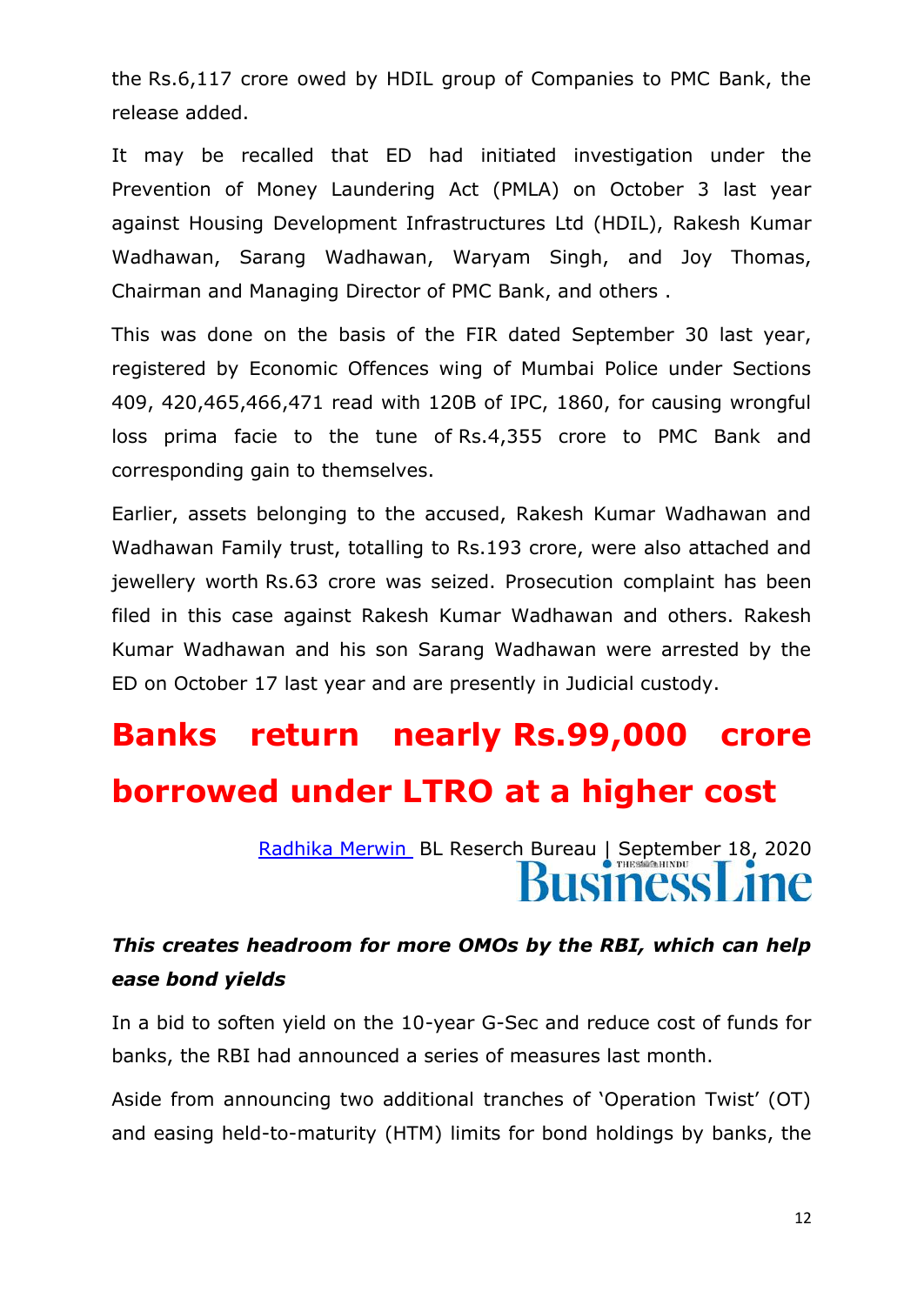RBI had also allowed banks to retire higher cost borrowings availed by them under previous long-term repo operations.

Banks that had borrowed funds under LTRO (Long Term Repo Operations) in February and March, at the then repo rate of 5.15 per cent, have made a beeline to retire these borrowings to lower their cost of funds.

The repayment of these borrowings were slated to happen over five tranches. In the first four tranches, banks have returned Rs.98,854 crore so far. The last repayment of funds is scheduled for today. Banks can in turn avail funds at the current repo rate of 4 per cent.

While one hand this will help lower banks' cost of funds, it will also lead to increase in liquidity in the banking system that is already flush with funds. Over the past two to three months, there has been close to Rs.6-7 lakh crore of surplus liquidity in the system. Banks returning over Rs.1-lakh crore of funds will in turn create more headroom for the RBI to do outright open market operations (OMOs) — purchase of government bonds.

The RBI recently announced OMOs of Rs.10,000 crore to be conducted on September 24. Banks returning funds borrowed earlier under LTRO opens up scope for further OMOs of Rs.1-1.1 lakh crore (if liquidity is to be maintained at current levels), which can help in softening the yield on G-Secs.

#### **First OMO this fiscal**

In a bid to ease the interest rates on long-term government bonds, the RBI began announcing operation twist (OT) in December 2019 — using proceeds from the sale of short-term securities to buy long-term government debt papers. These are essentially liquidity-neutral, but help in easing yield on long-term bonds.

On the other hand, an outright purchase of bonds (OMOs) infuses liquidity into the system, while also aiding yields to cool off. So far this fiscal (April 2020 onwards), the RBI has only undertaken OT to ease bond yields and did not resort to OMOs. The recently announced OMOs is the first so far this fiscal.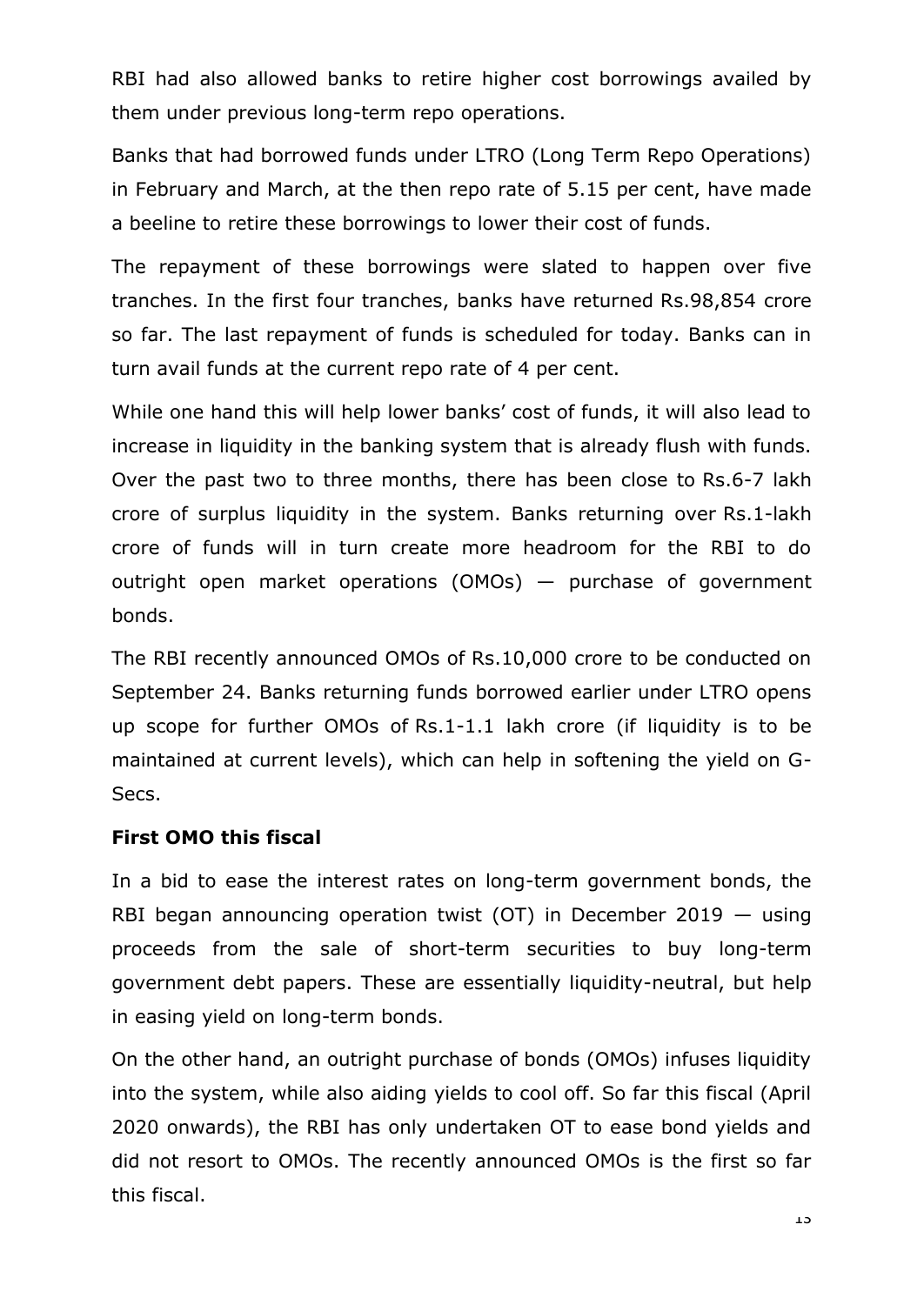#### **Scope for more OMOs**

Banks returning a tidy sum borrowed earlier under LTROs, has opened up scope for further OMOs in the coming months. This will help anchor longterm bond yields, critical given the Centre's large borrowings expected in the second half of the fiscal.

When banks borrow funds under LTRO, it has the effect of increasing their funding base and also increasing RBI's balance sheet. A reversal of this (on banks returning the funds), leads to shrinkage of RBI's balance sheet, which can again be offset by the OMO activity.

## **Banks cannot deny copies of account statements to customers, says DRT**

### [G Balachandar](https://www.thehindubusinessline.com/profile/author/G-Balachandar-16073/) Chennai | September 18, 2020 usiness Line

#### *In another ruling, the DRT says that the authorised officer has no authority to extend payment deadline in auction deals*

The Debt Recovery Tribunal (DRT) in Chennai has pronounced two major orders. One, banks cannot deny copies of account statements to their customers. Two, in an auction deal, the authorised officer has no power to extend timeline for payments by the purchaser.

DRT's Presiding Officer NV Badarinath pronounced in its order dated September 14 stating that the banks cannot deny furnishing copies of accounts statements to their customers. The order was pronounced on a plea filed by MSME borrowers for furnishing statements from a SME Branch of State Bank of India in Chennai.

The order highlighted that every bank customer is entitled to have copies of his/her statement of account(s) from his banker and the bank is under contractual obligation to furnish them to its customers.

#### **Banks can charge for statements**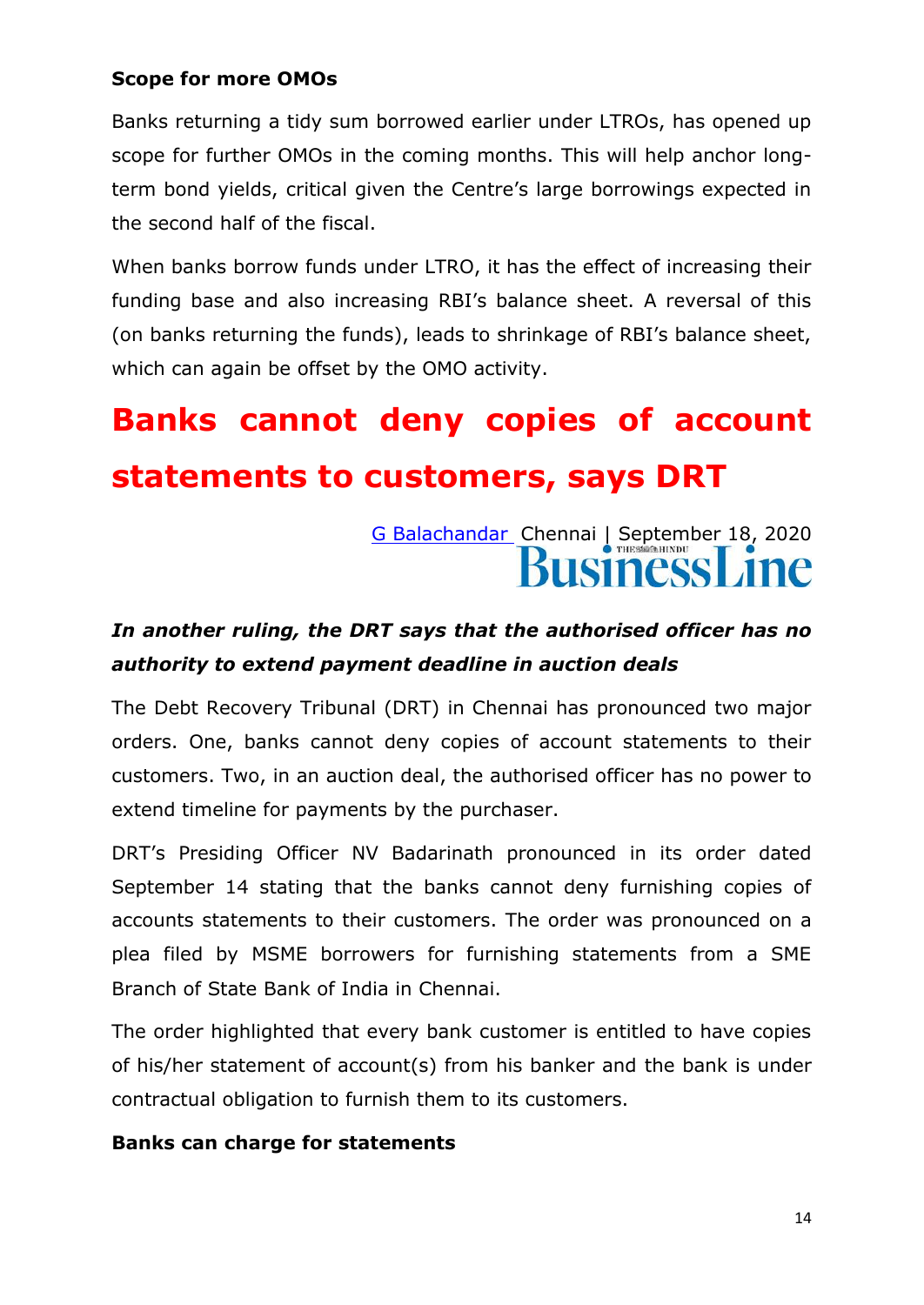Banks may charge for the copies, but cannot deny customers the right to have a copy of the statement of account by virtue of the contract of lending entered between the bank and the customer.

This right cannot be denied to the borrower, even in cases where the borrower has discharged the debt or defaulted in discharging the debt due to the bank, it pointed out.

"Needless to say that transparency and accuracy in maintaining the accounts of its customers is the fundamental duty of any bank. Breach of this 'duty' would result in breach of 'trust' reposed in the bank. Insofar as the present case is concerned, the direction supra, to the respondent bank is nothing but an opportunity to establish that the bank had not breached this important 'duty' and that it always maintains transparency and accuracy in the accounts of its customers," the order said.

#### **Auction deals**

The DRT through another order also clarified whether the authorised officer has the power to extend the time to deposit balance 75 per cent of sale price by the auction purchaser.

The DRT order said neither the SARFAESI Act nor the rules made there under empower the authorised officer to extend the time for deposit or the purchaser to enter into an agreement with the authorised officer for extension of time for deposit of the full or part of the 75 per cent sale price.

On the contrary, the law and rules mandate that the extension of time for payment of 75 per cent of the balance sale consideration shall be by entering into a written agreement between the secured creditor and the purchaser, it stated.

## **Formalisation of labour critical for wages, social security: ISF**

[Mini Tejaswi](https://www.thehindu.com/profile/author/Mini-Tejaswi-57670/) BENGALURU, SEPTEMBER 18, 2020THE MAGE HINDU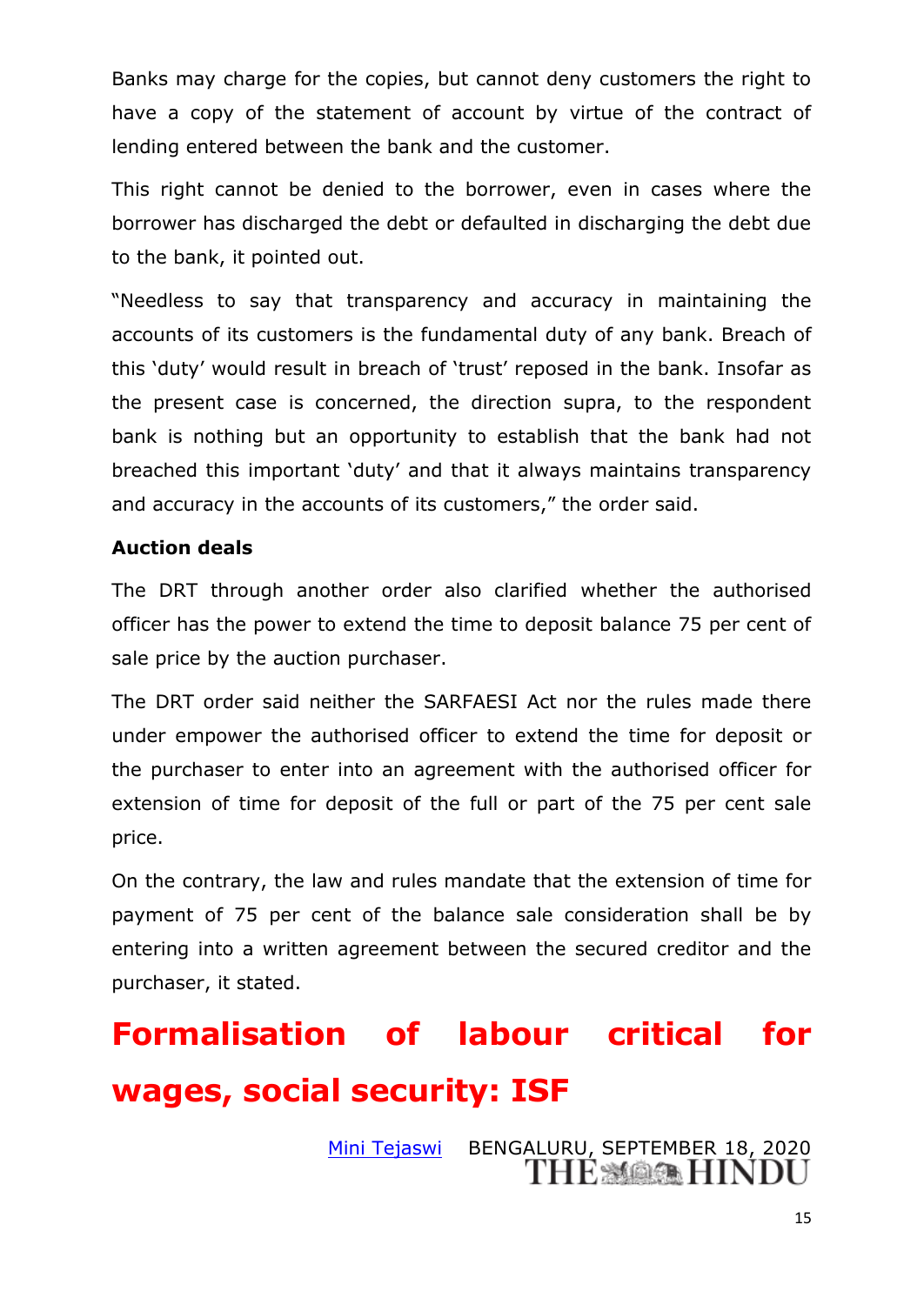Formalisation of labour is critical to ensure wage and social protection for some 39 crore informal workers in the country, and the sectors that can trigger a shift towards the formalisation include the medium, small and micro enterprises (MSMEs), manufacturing, construction, goods and transport, says Indian Staffing Federation (ISF), an apex body for flexi workers.

With business activities in labour-intensive sectors declining rapidly, income inequality and poverty are increasingly a fact of life for the unorganised labour. India, with almost 85% of its labour force in the informal sector, needed a structural shift or an overhaul towards formalisation, said Lohit Bhatia, president, ISF.

The loss of employment, driven by the pandemic, has already led to reverse migration of 12.20 crore daily wage workers, the loss of jobs for another five crore domestic workers, and the lack of social security for two crore gig workers, as per a recent ISF report titled: ‗Proposition For Labour Formalisation — Getting India to work —Helping India Rise.'

Listing out the bottlenecks in employment generation that currently exist in the country, he said institutions of labour legislation, trade unions and wage-setting systems have created significant rigidities and inflexibilities in the country's labour market.

"It is an empirical issue. Also, there are concerns among policymakers and academics alike that the collective institutions of restrictive labour legislation, have hampered output, investment, and formal employment expansion, thereby adversely impacting the labour market," Mr. Bhatia added.

## **Govt. may reduce Air India's debt and delay disinvestment to woo buyers**

[PTI](https://www.thehindu.com/business/Industry/govt-may-reduce-air-indias-debt-and-delay-disinvestment-to-woo-buyers/article32640539.ece) NEW DELHI, SEPTEMBER 18, 2020<br>THE MOOR HINDI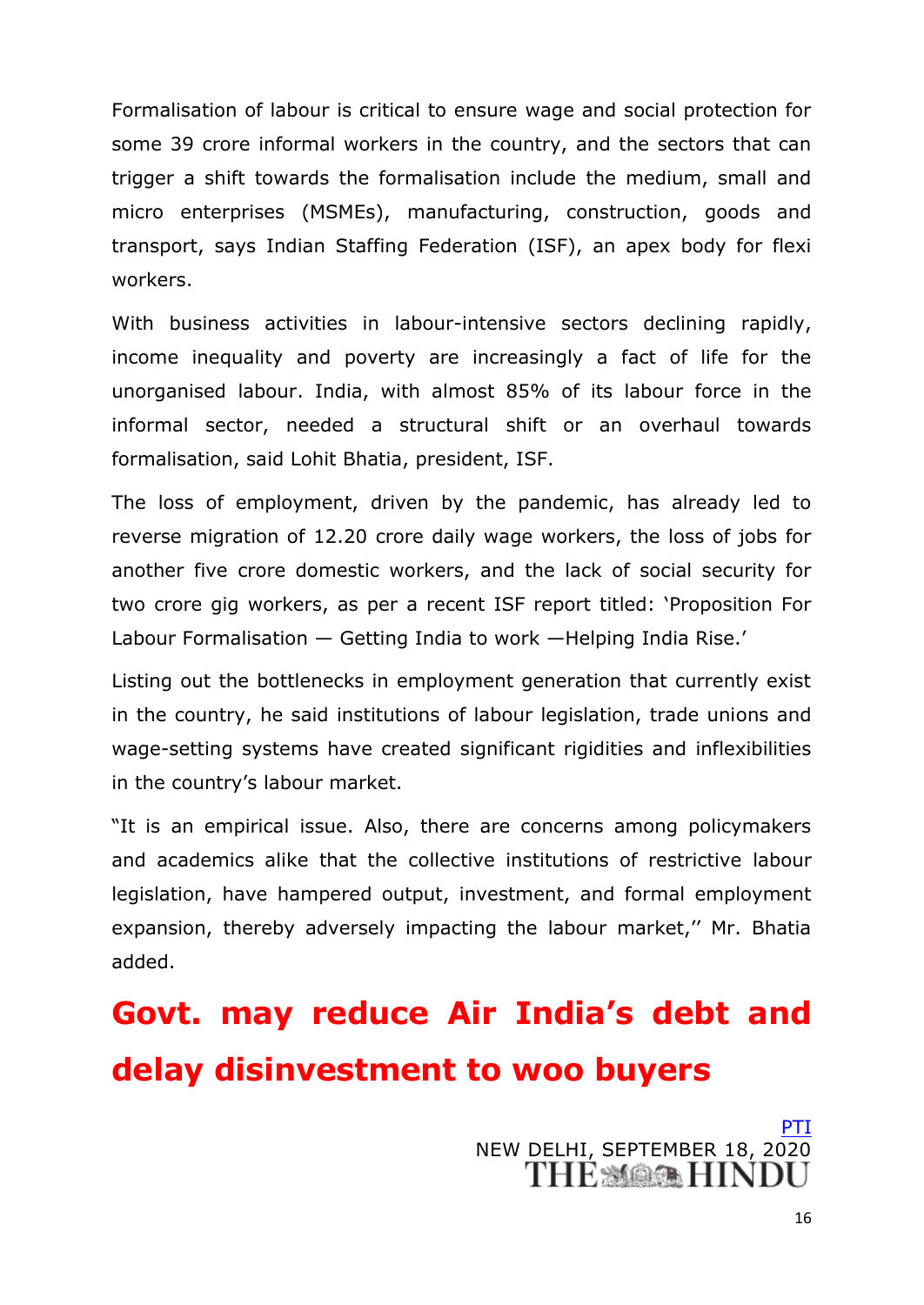#### *The deadline to submit bids for the national carrier has already been extended four times this year*

The central government is considering reducing Air India's debt further and delaying its disinvestment process in order to woo buyers, senior officials said on Friday.

The debt of Air India as on March 31, 2019 was Rs.58, 255 crore. Later in 2019, Rs.29,464 crore of this debt was transferred from Air India to a government-owned special purpose vehicle called Air India Assets Holding Company Limited (AIAHL).

"The government is considering reducing the debt of the airline further in order to make it attractive for interested parties in the current economic scenario affected by the COVID-19 pandemic," a senior government official said.

More time is likely to be given to bidders to submit their bids and it will delay the disinvestment process further, another government official said.

The deadline to submit bids for the national carrier has already been extended four times this year.

The fourth extension was given on August 25 when the deadline for placing bids for Air India was pushed by two months to October 30 as the COVID-19 fallout has disrupted economic activity globally.

The process of stake sale in the national carrier was initiated on January 27.

"Air India Limited has been suffering continuous losses. The COVID-19 pandemic along with its related impact on the aviation industry has further worsened the financial position of the company," Civil Aviation Minister Hardeep Singh Puri had said on Thursday.

Air India has incurred a net loss of about Rs.2,570 crore in the first quarter of 2020-21 as compared to a net loss of Rs.785 crore sustained in the corresponding period a year ago, he added in a written reply to a question in Lok Sabha.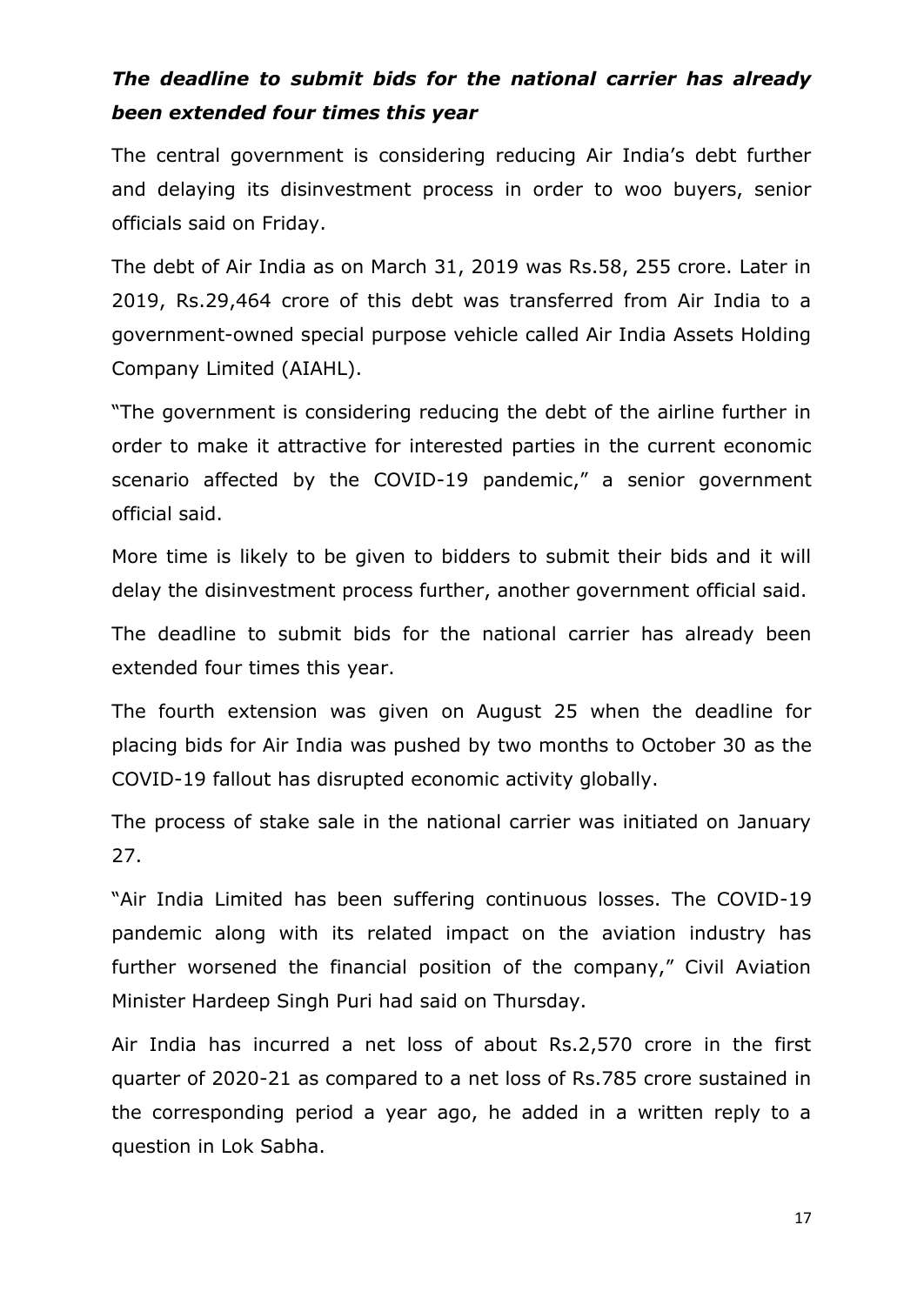An amount of Rs.1,000 crore as loan to Air India has also been provided in the current financial year, Mr. Puri stated.

After its unsuccessful bid to sell Air India in 2018, the government in January this year restarted the divestment process and invited bids for selling 100% of its equity in the state-owned airline, including Air India's 100% shareholding in Air India Express Ltd and 50% in Air India SATS Airport Services Private Ltd.

In 2018, the government had offered to sell its 76% stake in the airline.

The aviation sector has been significantly impacted due to the travel restrictions imposed in India and other countries in view of the coronavirus pandemic.

All airlines in India have taken cost-cutting measures such as pay cuts, leave without pay or firings of employees in order to conserve cash.

### **US law firm files class action suit against HDFC Bank for misleading claims**

[PTI](https://www.thehindu.com/business/Industry/us-law-firm-files-class-action-suit-against-hdfc-bank-for-misleading-claims/article32636794.ece) MUMBAI, SEPTEMBER 18, 2020

**As per the suit, bank officials "engaged in a plan, scheme, conspiracy and course of conduct, pursuant to which they knowingly or recklessly engaged in acts, transactions, practices and courses of business which operated as a fraud and deceit", resulting in the losses to investors.**

A law firm in the US has filed a class action suit against HDFC Bank, claiming damages for the losses incurred by investors because of "materially false and misleading" representations made by India's largest private sector lender.

The suit by Rosen Legal specifically names the bank's managing director and chief executive Aditya Puri, his chosen successor Sashidhar Jagdishan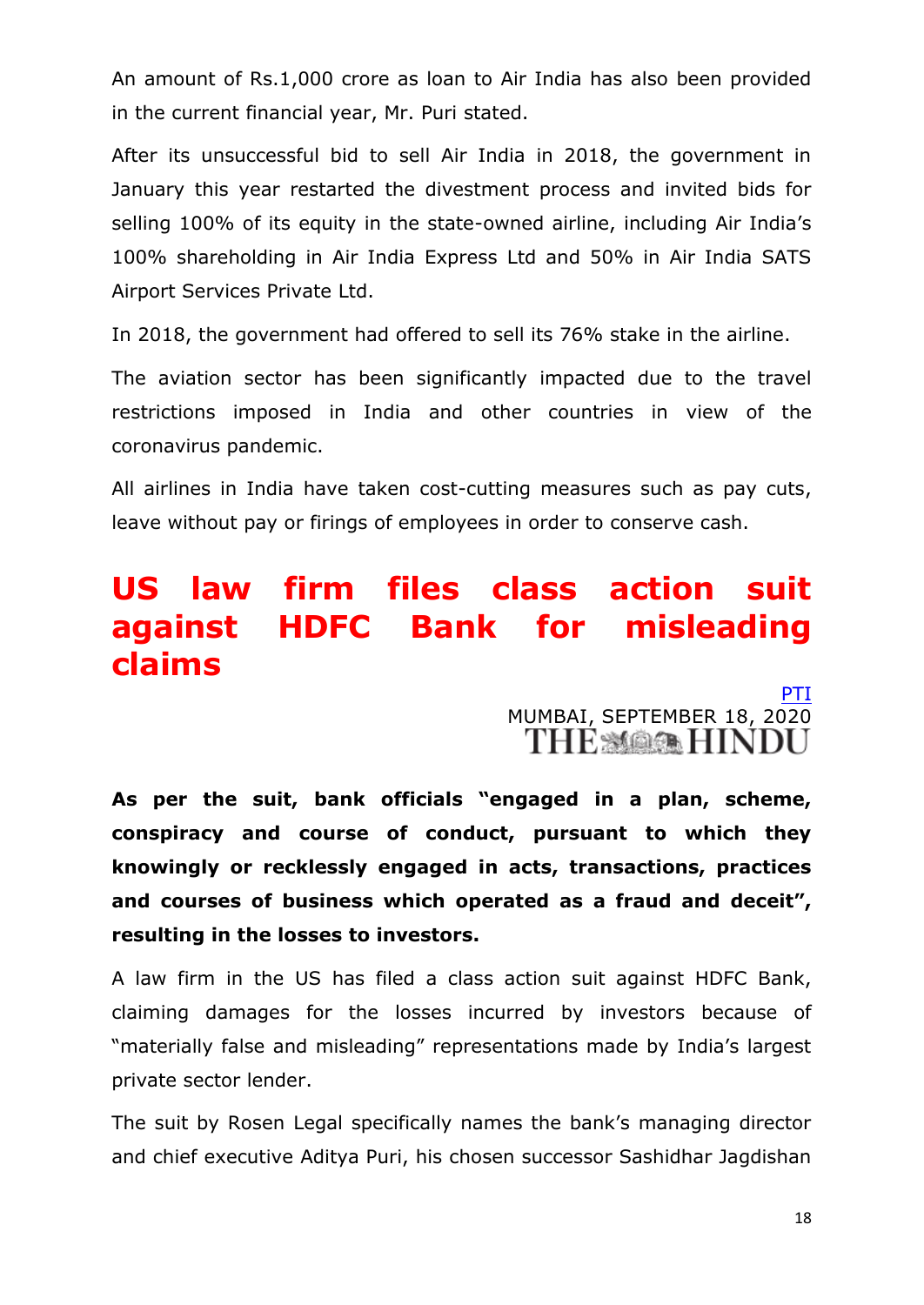and company secretary Santosh Haldnakar, who are the defendants in the suit, as per a copy of the complaint uploaded on the website.

The complaint did not mention the exact quantum of the damages sought, though it maintained that may be thousands of investors would have suffered. HDFC Bank could not be immediately reached for comment.

As per the suit, bank officials "engaged in a plan, scheme, conspiracy and course of conduct, pursuant to which they knowingly or recklessly engaged in acts, transactions, practices and courses of business which operated as a fraud and deceit", resulting in the losses to investors.

The allegations pertain to the vehicle finance vertical, where the bank later acknowledged to have found some improprieties which resulted in some executives being acted against.

The bank had inadequate disclosure controls and procedures and internal control over financial reporting, maintained improper lending practices in the vehicle financing making the operations unsustainable and all this was likely to have a materially negative impact on its financial condition and reputation, it alleged.

"The bank's public statements were materially false and misleading at all relevant times," the suit claims.

The defendants "knew that the adverse facts" had not been disclosed and were being "concealed from the public", it said, adding "the positive representations being made were then materially false and misleading. The individual defendants are liable for the false statements and omissions pleaded herein".

The period during which the losses are alleged to have happened to the investors is between July 31, 2019 and July 10, 2020 which is referred to as the "class period".

"Throughout the class period, defendants made materially false and misleading statements regarding the bank's business, operational and compliance policies," it alleged.

19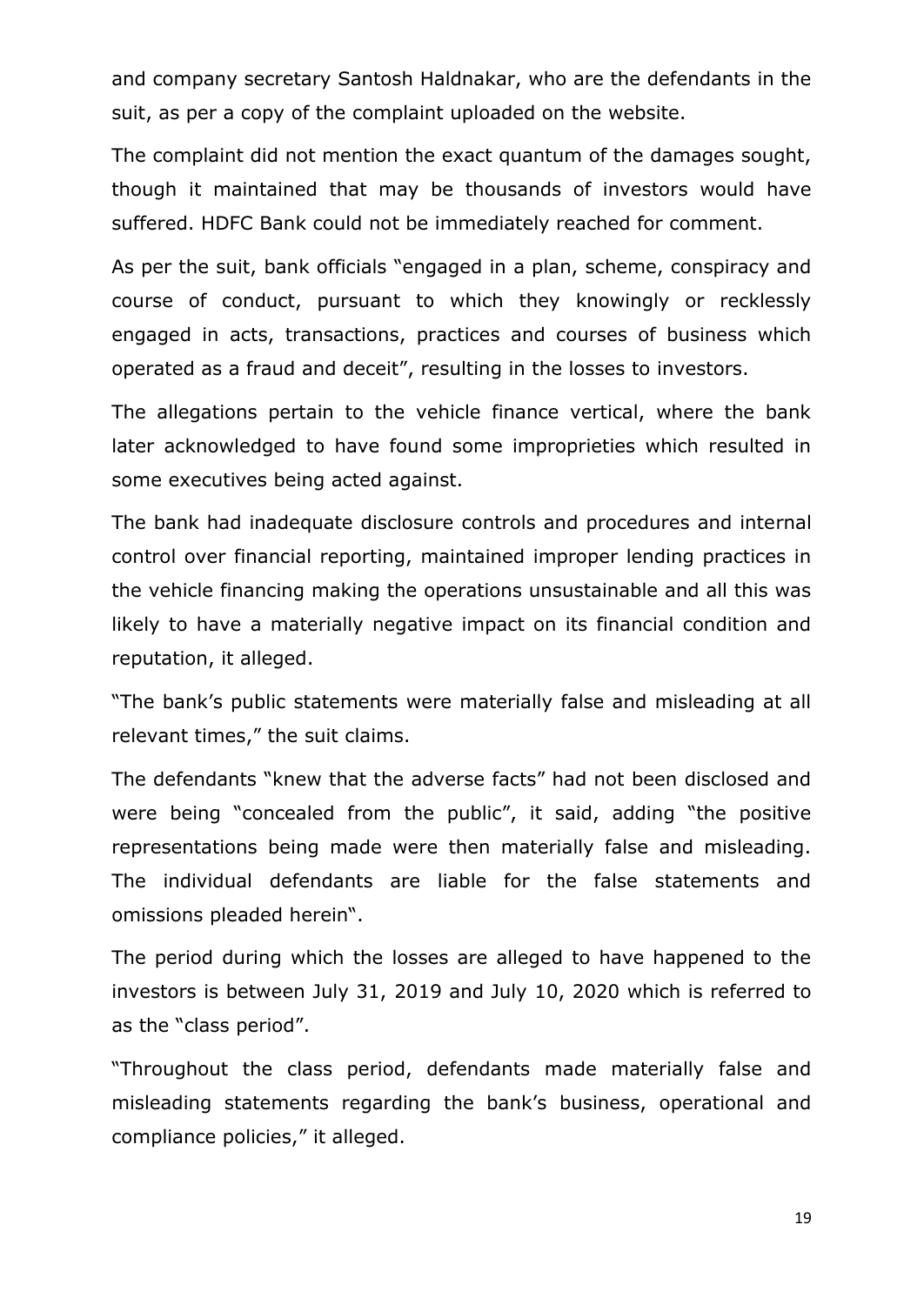After the initiation of probe by the law firm, the bank had termed the move as a "frivolous" one and asserted that it has been transparent in all its disclosures.

According to reports, the bank used to bundle vehicle tracking devices along with auto loans sold by it, resulting in an additional cost to the borrower, and also concerns over privacy.

There was speculation over the circumstances under which its head of the unit left the office, but the bank later clarified that it was a scheduled retirement.

The HDFC Bank American Depository Receipt was trading 0.81% down at \$50.05 at 2115 hours IST on the NYSE. The scrip shed 0.94% to close at Rs.1,083.25 apiece on the BSE earlier in the day.

### **Mudra loans: PSBs on a sticky wicket as NPAs surge**

[KR Srivats](https://www.thehindubusinessline.com/profile/author/KR-Srivats-16087/) New Delhi | September 17, 2020 **ISIness** 

Public sector banks (PSBs), which have been the main channel for the distribution of Mudra loans, have seen their NPAs spike in FY20 even as disbursements saw an appreciable increase.

Non performing assets (NPAs), as a percentage of Mudra loans disbursed by PSBs, increased to 4.80 per cent in FY20 from 3.75 per cent in FY19.

Loan disbursements by PSBs under the Mudra scheme touched Rs.3,92,437 crore during FY20 and NPAs stood at Rs.18,836 crore. For the previous year, the loans disbursed stood at Rs.3,06,489 crore and NPA was at Rs.11,483 crore. In FY18, Mudra loan disbursements stood at Rs.2,12,205 crore with NPAs at Rs.7,277 crore.

Under the Pradhan Mantri Mudra Yojana (PMMY), institutional credit up to Rs.10 lakh is provided for entrepreneurial activities to micro/small business units. As of September 4, over 25.32 crore loans amounting to Rs.12.91 crore have been extended by Member Lending Institutions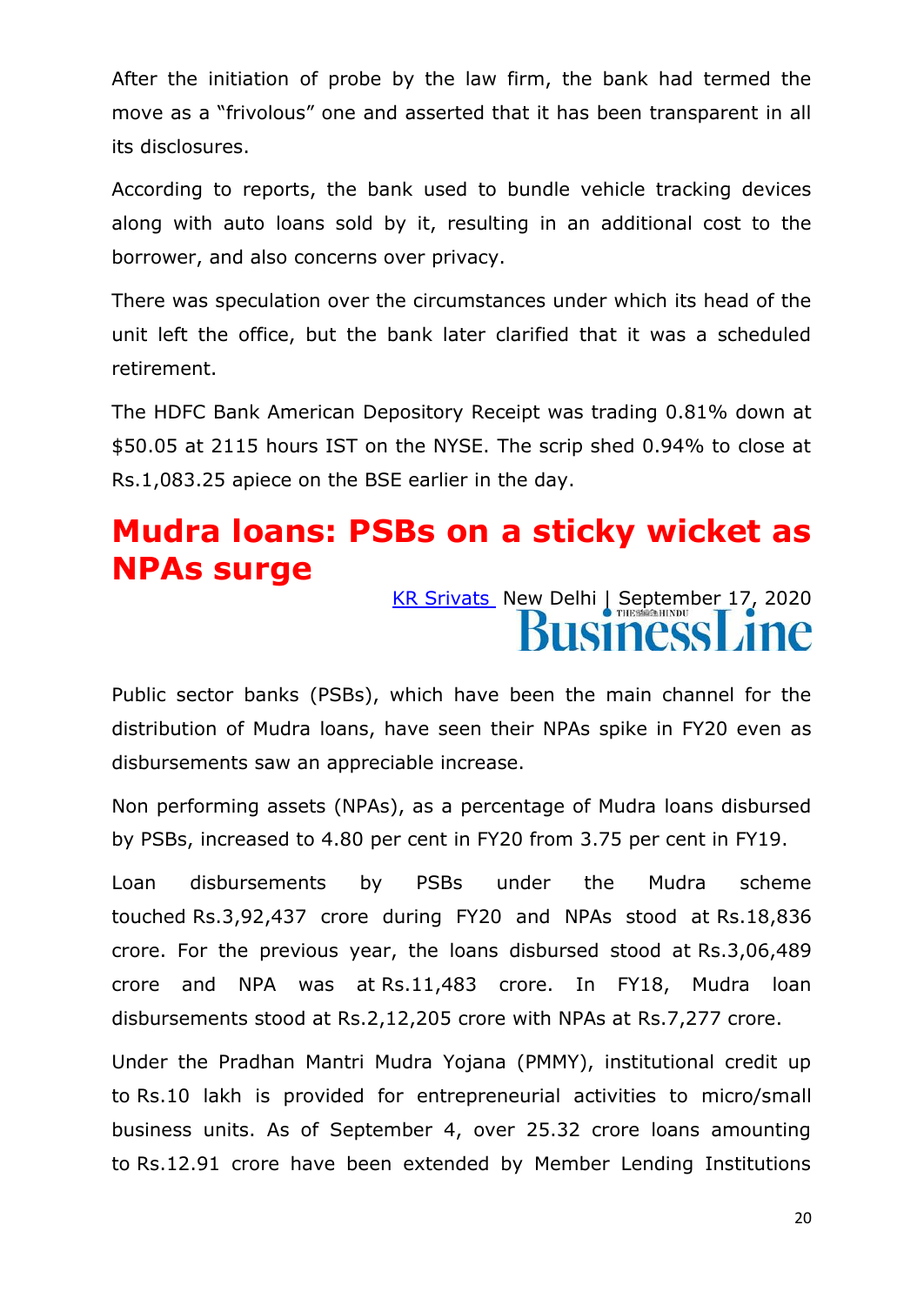under PMMY since its inception, official data submitted to Parliament showed.

Mudra loans are collateral-free loans that come under three categories — Shishu (up to Rs.50,000); Kishore (between Rs.50,000 and Rs.5 lakh) and Tarun (up to Rs.10 lakh).

Many bankers in private held that the latest NPA ratio made public on Mudra loans was on the higher side, given that the scheme was only a few years old.

The latest NPA ratio for Mudra loans may not also give the entire picture on the health of MSMEs, given the regulatory forbearance (non recognition of NPAs and one-time restructuring facility) extended to this segment since 2019, they said. A bulk of the stress came from the Shishu category, they added.

One will have to wait for the moratorium to end and assess the impact of the one-time restructuring before coming to any conclusion on the health of Mudra loan borrowers, they added.

Meanwhile, Anurag Singh Thakur, Minister of State for Finance and Corporate Affairs, said in a written reply that a number of steps have been taken by the government to improve the implementation of the Mudra scheme, including asking PSBs to regularly monitor the asset quality for small ticket size loans, including PMMY loans; make granular analysis of Mudra NPA accounts; improve underwriting standards and maintain regular contacts with PMMY borrowers. Thakur also said that State-wise NPA data under the scheme is not centrally maintained.

In view of the pandemic, the government had announced a slew of measures targeted at MSMEs, including launch of pre-approved loans under Emergency Credit Line Guarantee Sanction for sanction of Rs. 3 lakh crore to eligible MSMEs; launch of Credit Guarantee Scheme for Subordinated Debt for stressed MSME units to help sustain and revive MSMEs whose loan accounts have either become NPAs or are on the brink of becoming NPAs; and revision of the definition of MSMEs to allow more

21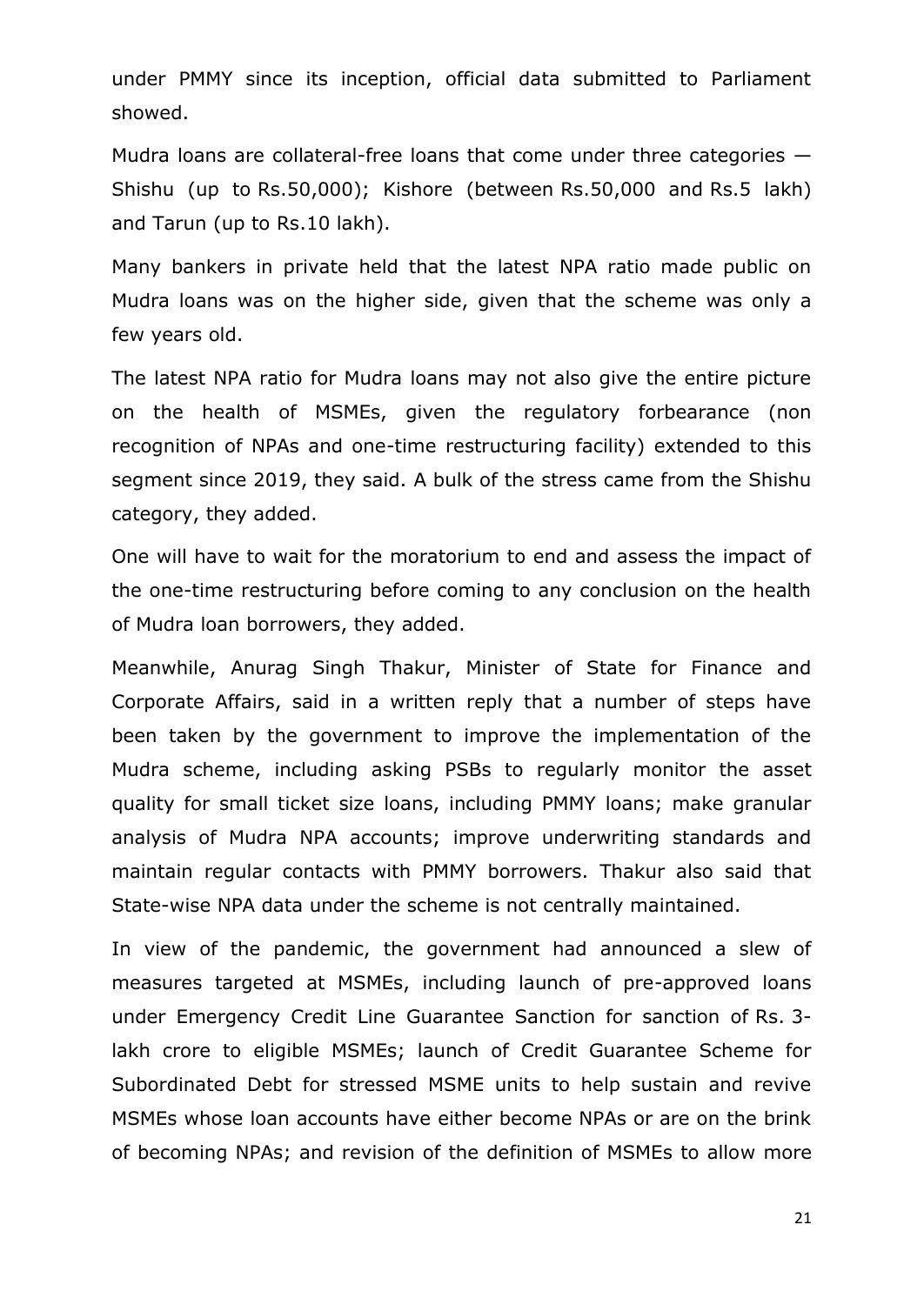enterprises to avail benefits for MSMEs and to help existing MSMEs expand.

### **India's economy heads for double-digit decline as virus spikes**

[Bloomberg](https://www.thehindubusinessline.com/profile/author/Bloomberg-20788/) September 18 | September 18, 2020 **BusinessLine** 

#### *Covid cases cross 5 million; Goldman Sachs sees 14.8% GDP contraction for 2020-21*

India's economic recovery prospects have gone from bad to worse after the nation emerged as a new global hotspot for the coronavirus pandemic with more than 5 million infections.

Economists and global institutions such as the Asian Development Bank have recently cut India's growth projections from already historic lows as the virus continues to spread.

Goldman Sachs Group Inc now estimates a 14.8 per cent contraction in gross domestic product for the year through March 2021, while the ADB is forecasting -9 per cent.

The Organisation for Economic Co-operation and Development sees the economy shrinking by 10.2 per cent.

The failure to get infections under control will set back business activity and consumption  $-$  the bedrock of the economy  $-$  which had been slowly picking up after India began easing one of the world's strictest and biggest lockdowns that started late March. Local virus cases topped the 5 million mark this week, with the death toll surpassed only by the US and Brazil.

"While a second wave of infections is being witnessed globally, India still has not been able to flatten the first wave of infection curve," said Sunil Kumar Sinha, Principal Economist at India Ratings and Research Ltd, a unit of Fitch Ratings Ltd. He now sees India's economy contracting 11.8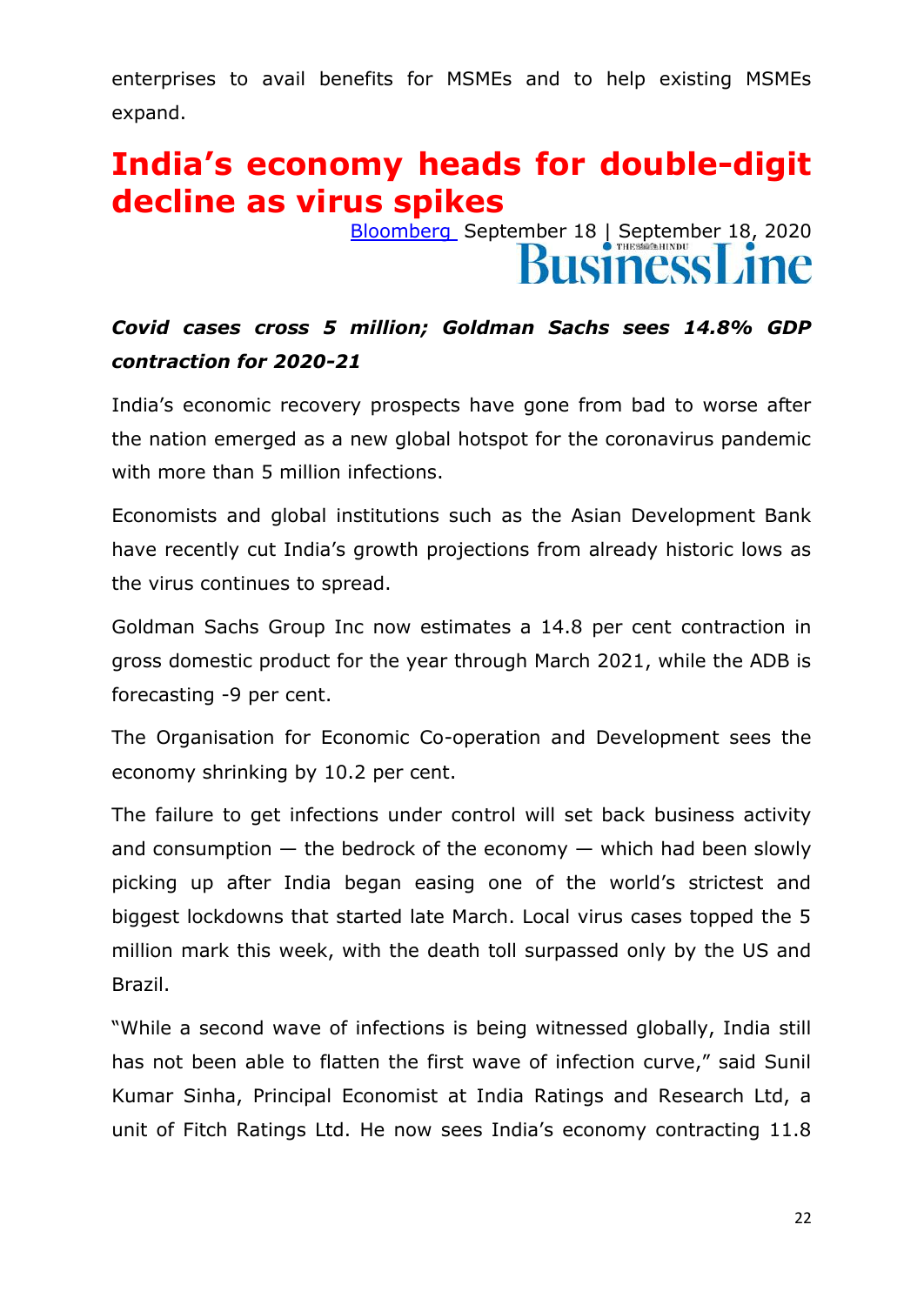per cent in the fiscal year, far worse than his earlier projection of -5.8 per cent.

Goldman Sachs's latest growth forecast came last week after data showed gross domestic product plunged 23.9 per cent in the April-June quarter from a year ago, the biggest decline since records began in 1996 and the worst performance of major economies tracked by Bloomberg.

#### **Signs of pick up**

While there are some signs that activity picked up following the strict lockdown, a strong recovery looks uncertain.

By all indications, the recovery is likely to be gradual as efforts toward reopening of the economy are confronted with rising infections, Reserve Bank of India Governor Shaktikanta Das told a group of industrialists Wednesday.

#### **Lower potential**

The central bank will likely release its own growth forecast on October 1 when the monetary policy committee announces its interest rate decision. In August, the RBI said private spending on discretionary items had taken a knock, especially on transport services, hospitality, recreation and cultural activities.

The plunge in GDP, as well as ongoing stress in the banking sector and among households, will curb India's medium-term growth potential. Tanvee Gupta Jain, an economist at UBS Group AG in Mumbai, estimates potential growth will slow to 6 per cent from 7.1 per cent year-on-year estimated in 2017.

#### **What Bloomberg's economists say**

India went into the Covid-19 pandemic already suffering a downward trend in growth potential. We expect a 10.6 per cent contraction in fiscal 2021, rebound in 2022, and slower path for growth as scars from the virus recession drag on the remaining years of the decade.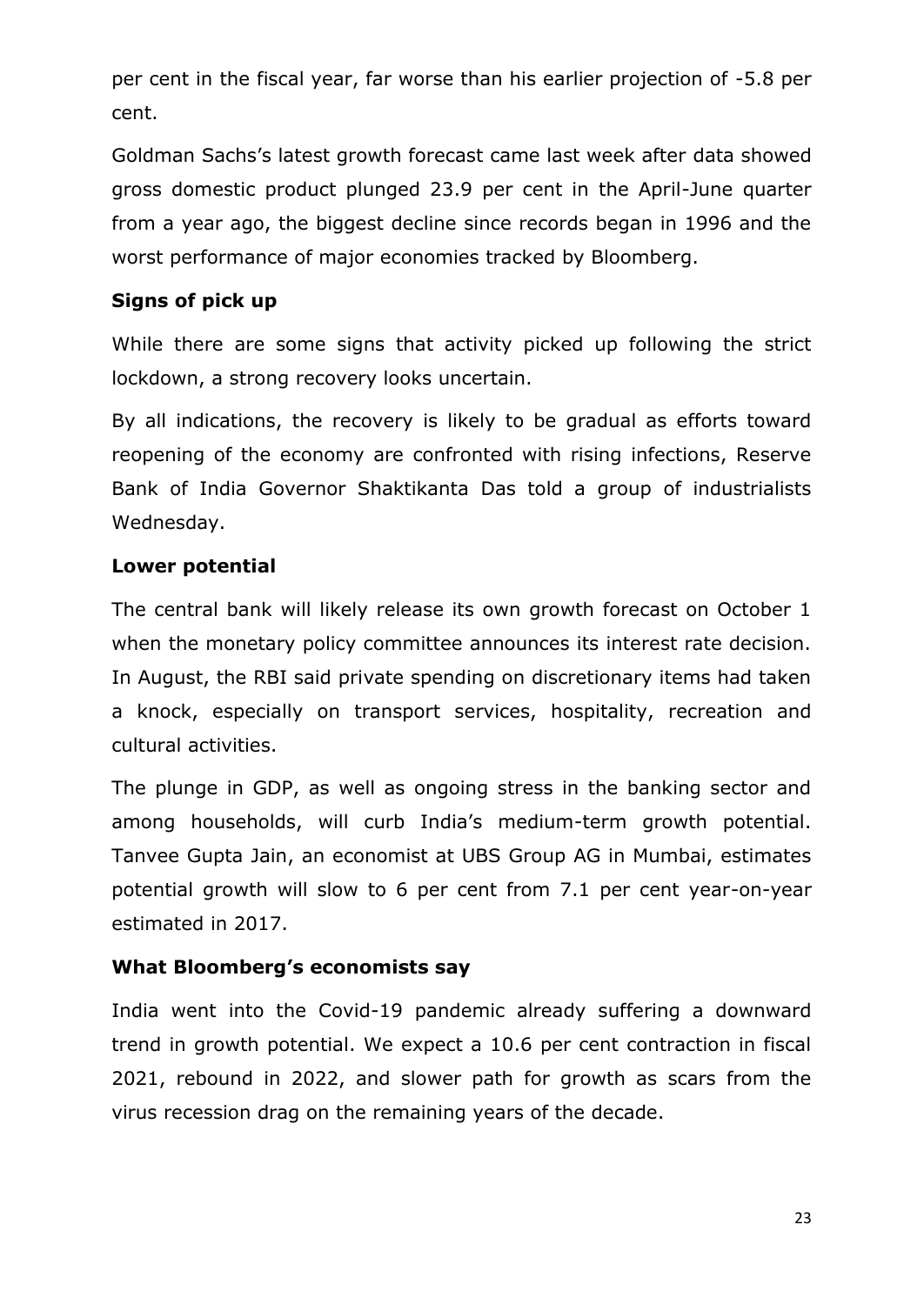Abhishek Gupta, India economist, says "In addition to that, corporate profits have collapsed, putting a brake on investments, which in turn, will curb employment and growth in the economy."

"India is likely to see a shallow and delayed recovery in corporate sector profitability over the next several quarters," said Kaushik Das, chief economist at Deutsche Bank AG in Mumbai, who has downgraded his fiscal year growth forecast to  $-8$  per cent from  $-6.2$  per cent. "That will reduce the incentive and ability for fresh investments, which in turn will be a drag on credit growth and overall real GDP growth," he said.

### **'Doorstep banking' from select public sector banks could prove a gamechanger**

[K Ram Kumar](https://www.thehindubusinessline.com/profile/author/K-Ram-Kumar-16680/) Mumbai | September 18, 2020 **BusinessLine** 

#### *This initiative is aimed at helping PSBs retain, win back lost marketshare*

Public sector banks (PSBs) are working towards floating a company to house the operations of their recently-launched PSB Alliance for Doorstep Banking (DSB) initiative.

In a move that could prove to be a game-changer vis-a-vis how banking services are offered and consumed, all 12 PSBs under the aegis of the Indian Banks' Association (IBA) have joined forces to initially offer 10 non-financial services at customers' doorstep.

These services are being offered through DSB agents at 100 top deposit centres across the country. These banks are also planning to scale up the number of centres where DSB services will be available down the line.

This move by the 12 PSBs to jointly start a company for providing DSB service comes amid cut-throat competition in the banking space, with private sector banks nibbling away at their dominant market share in deposits and advances in the last few years.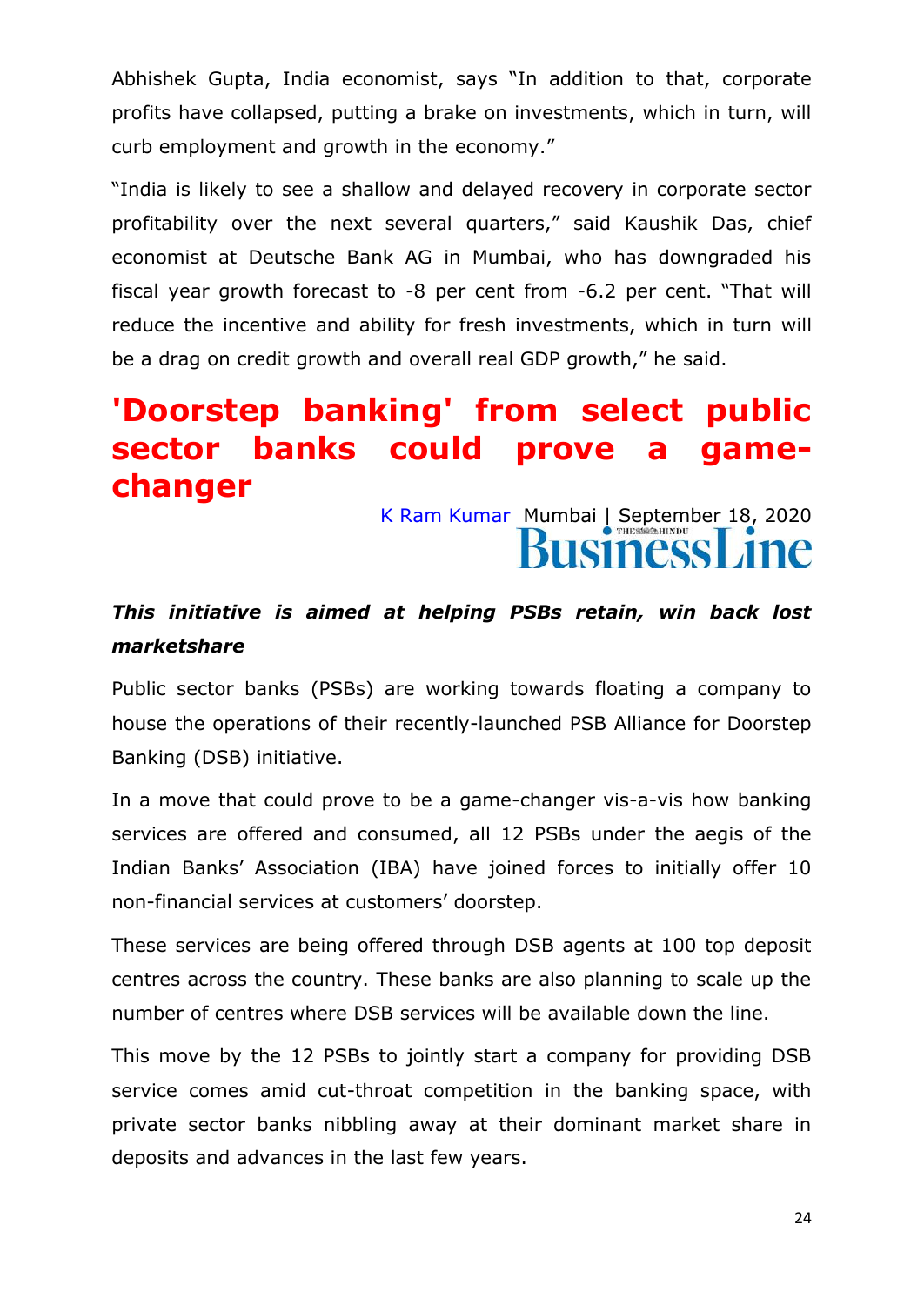This initiative could help PSBs retain and win back lost marketshare.

IBA is looking to fill the position of Chief Executive Officer (CEO) for the company that will eventually run PSB Alliance for DSB.

Currently, one senior official each from the 12 PSBs have been deputed to IBA to coordinate the day-to-day operations of PSB Alliance for DSB.

Under the initiative, customers are offered a pick-up facility for certain non-financial services  $-$  cheque, draft, pay order, new cheque book requisition slip, 15G/15H Form, IT/GST challan, and standing instruction request.

Further, the feet-on-street (agents) too deliver certain non-financial services — account statement; non-personalised cheque book, draft, pay order; term deposit receipt, acknowledgment, etc; TDS/ Form 16 certificate issuance, and pre-paid instrument/ gift card.

Cash withdrawal and deposit facilities will also be offered starting next month.

Specifically, the target customers for DSB are senior citizens, defense personnel, Central Reserve Police Force personnel, widows, differentlyabled, students, salaried employees, shopkeepers and street vendors.

All service requests generated (via mobile app, web portal and toll free number) by PSB customers up to 1500 hours will be completed within three hours of request generation. Service requests generated after 1500 hours will be completed by 1300 hours next working day.

DSB services are chargeable, with the current rate being Rs.75 plus GST per financial/ non-financial service.

The 12 PSBs, which are part of the PSB Alliance for DSB (anchored by UCO Bank), have engaged Atyati Technologies Pvt Ltd and Integra Microsystem Pvt Ltd to provide 'DSB through Universal Touch Points' facility to their customers.

### **Global economic recovery may take 5 years: World Bank chief economist**

Reuters Madrid | September 17, 2020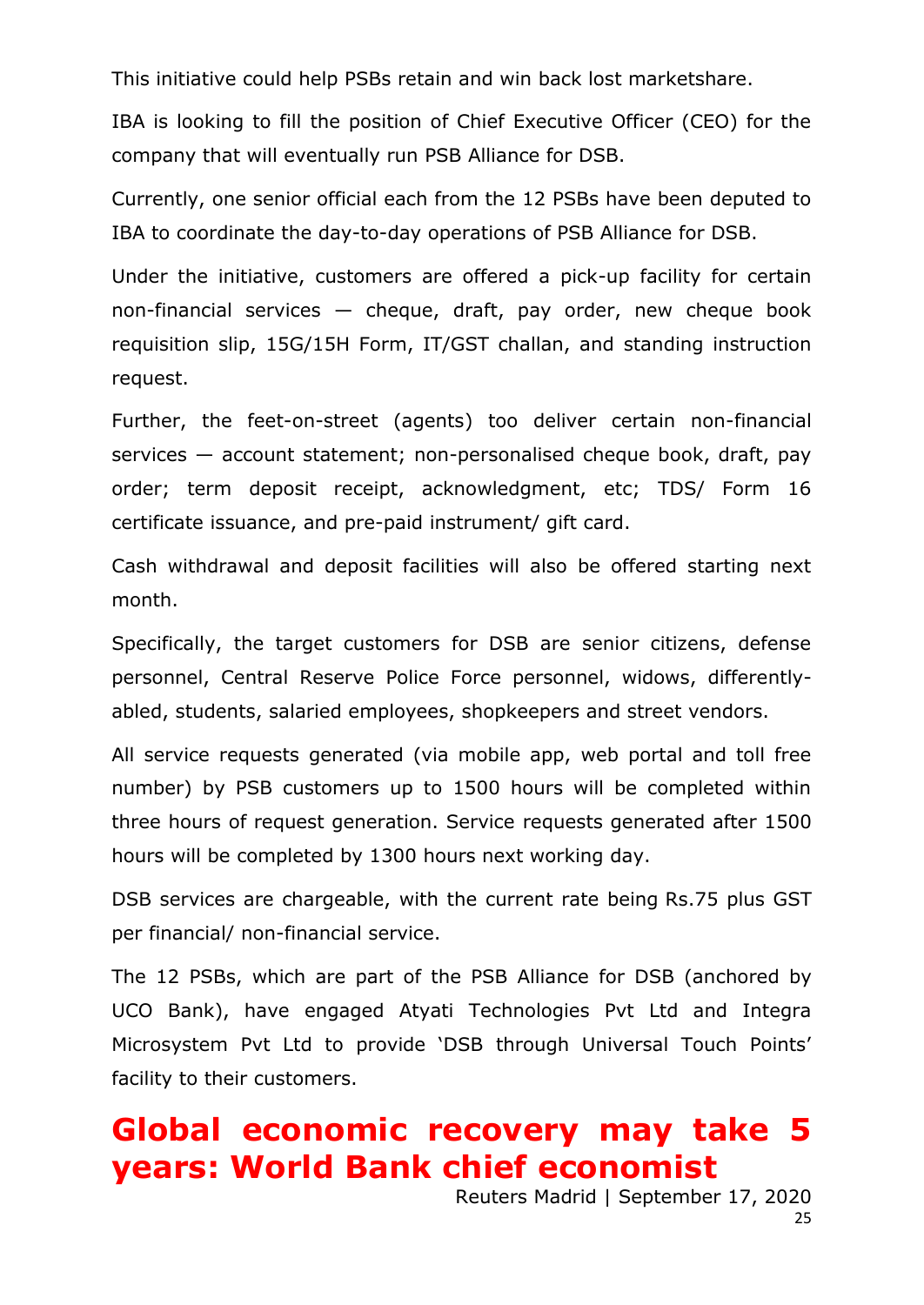

#### *Global poverty may rise for the first time in 20 years*

The global economic recovery from the crisis originated by the coronavirus pandemic may take as much as five years, the World Bank's chief economist Carmen Reinhart said on Thursday.

"There will probably be a quick rebound as all the restriction measures linked to lockdowns are lifted, but a full recovery will take as much as five years," Reinhart said in a remote intervention during a conference held in Madrid.

#### **Rise in inequality**

Reinhart said the pandemic-caused recession will last longer in some countries than in others and will exacerbate inequalities as the poorest will be harder hit by the crisis in rich countries and the poorest countries will be harder hit than richer countries.

For the first time in 20 years, global poverty rates will rise following the crisis, she added.

### **PSBs consolidation: It is credit negative if govt divests stake in left out banks, says ICRA**

[Our Bureau](https://www.thehindubusinessline.com/profile/author/Our-Bureau-15447/) Mumbai | September 17, 2020

*Bank of India, Central Bank of India, Bank of Maharashtra, UCO Bank, Indian Overseas Bank and Punjab & Sind Bank were the PSBs that were left out of the consolidation exercise*

Credit rating agency ICRA on Thursday cautioned that if the Government divests majority stake in the Public Sector Banks (PSBs) that were left out of the PSBs consolidation exercise announced by Government of India (GoI) last year, it will be credit negative for them.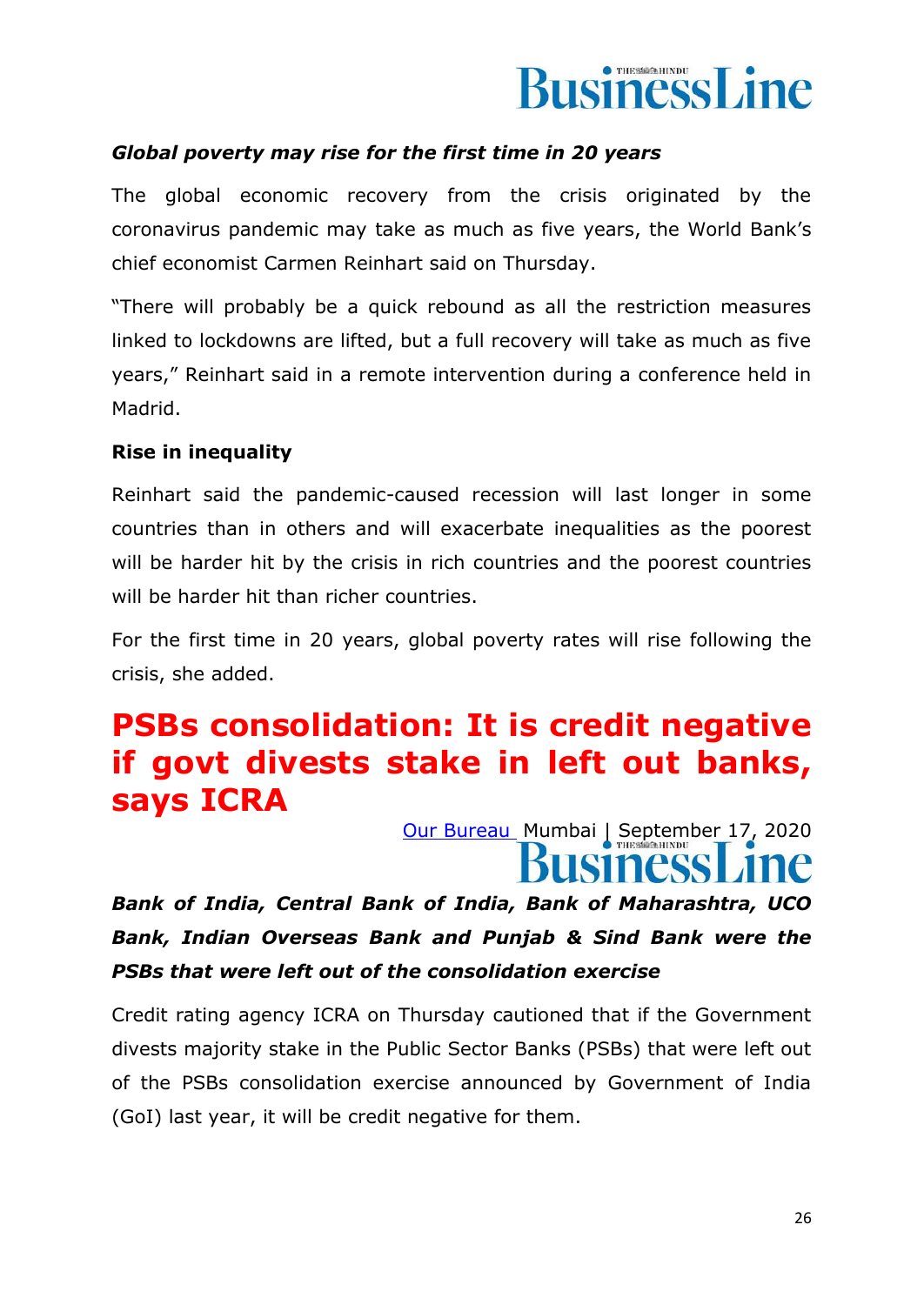The agency expects the deposit franchise for these banks to be monitorable as these deposits could be highly sensitive to their ownership.

Bank of India, Central Bank of India, Bank of Maharashtra, UCO Bank, Indian Overseas Bank and Punjab & Sind Bank were the PSBs that were left out of the consolidation exercise.

GoI owns 83-96 per cent stake in these six banks with a market value of around Rs.58,000 crore as on end July 2020.

The agency observed that while the stake sale could result in the GoI to meet part of its divestment targets, it will also save it from the potential future liabilities of capital infusion into these banks.

Karthik Srinivasan, Group Head – Financial Sector Ratings, ICRA, observed that while divesting the shareholding, the GoI and RBI will also possibly need to rework the promoter shareholding criterion for the banking sector as the new shareholders will need to infuse significant capital into the banks, apart from perhaps purchasing majority stake from GoI.

Currently, the shareholding of the promoter group is capped at 15 per cent, he added.

#### **Weak credit profile**

ICRA, in a statement, said most of these PSBs have a weak credit profile, and their credit ratings are primarily supported by a) their sovereign ownership and b) their stable deposit base, which in turn is supported by their ownership.

The agency opined that the existing ratings are also notched up from the standalone credit profile and going forward, the ratings on these PSBs would reflect their standalone credit profile depending on their new ownership of these banks.

#### **Weak financial profile**

Srinivasan said, "The financial profile of these PSBs is very weak, and the standalone profiles of these banks could be low within investment grades